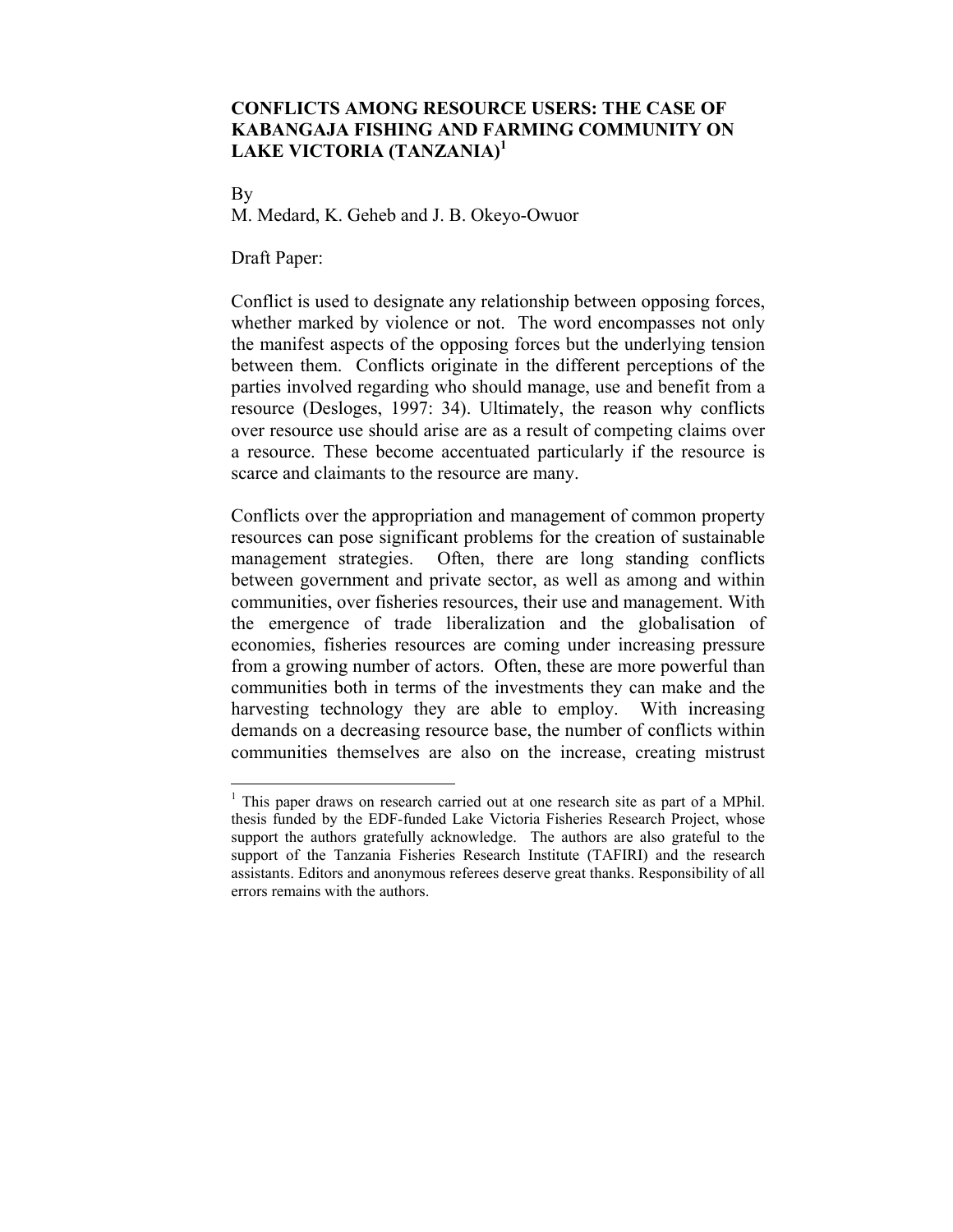between communities, and hampering the introduction of participatory methods of resource management.

Conversely, if community managerial action turns upon a commonly perceived dilemma – such as resource claims made by outside agencies – then management systems may well arise (Wilson, 1982). It is common throughout small-scale fisheries around the world that the management systems developed seem to be more pre-occupied with minimising the potential for conflict between groups of resource users, than they are with conserving the resource *per se* (cf. Alexander, 1977; Forman, 1967; Levieil and Orlove, 1990).

Alternatively, efforts to resolve conflicts may originate from beyond those in conflict. Such external interventions can, on the one hand, mitigate some of these conflicts but, on the other hand, can also exacerbate them and even create new ones.

This paper explores the conflict between two ethnic groups in a fishery: migrant Ha fishermen that have settled on the shores of Lake Victoria; and resident Sukuma people. In Tanzania, changes have been made to the formal managerial structure of Lake Victoria's fisheries which have introduced so-called Beach Management Units (BMUs) to most fishing communities around Tanzania's sector of the lake. These have been seen as a way of delegating some responsibilities for the management of the resource base to communities. The BMU strategy of fisheries regulations expects fishing communities to enforce government fisheries regulations. As such, there is no community involvement in the design nor implementation of the regulations with which their BMUs are charged with enforcing. It is this external intervention that has opened up old wounds in the competing claims over the resource base at the study site examined in this paper, Kabangaja.

The conflicts that permeate Kabangaja's communities are multidimensional (as many resource use conflicts are), and are based on land (space), fisheries management, economic and socio-cultural factors. These problems have exacerbated efforts to implement the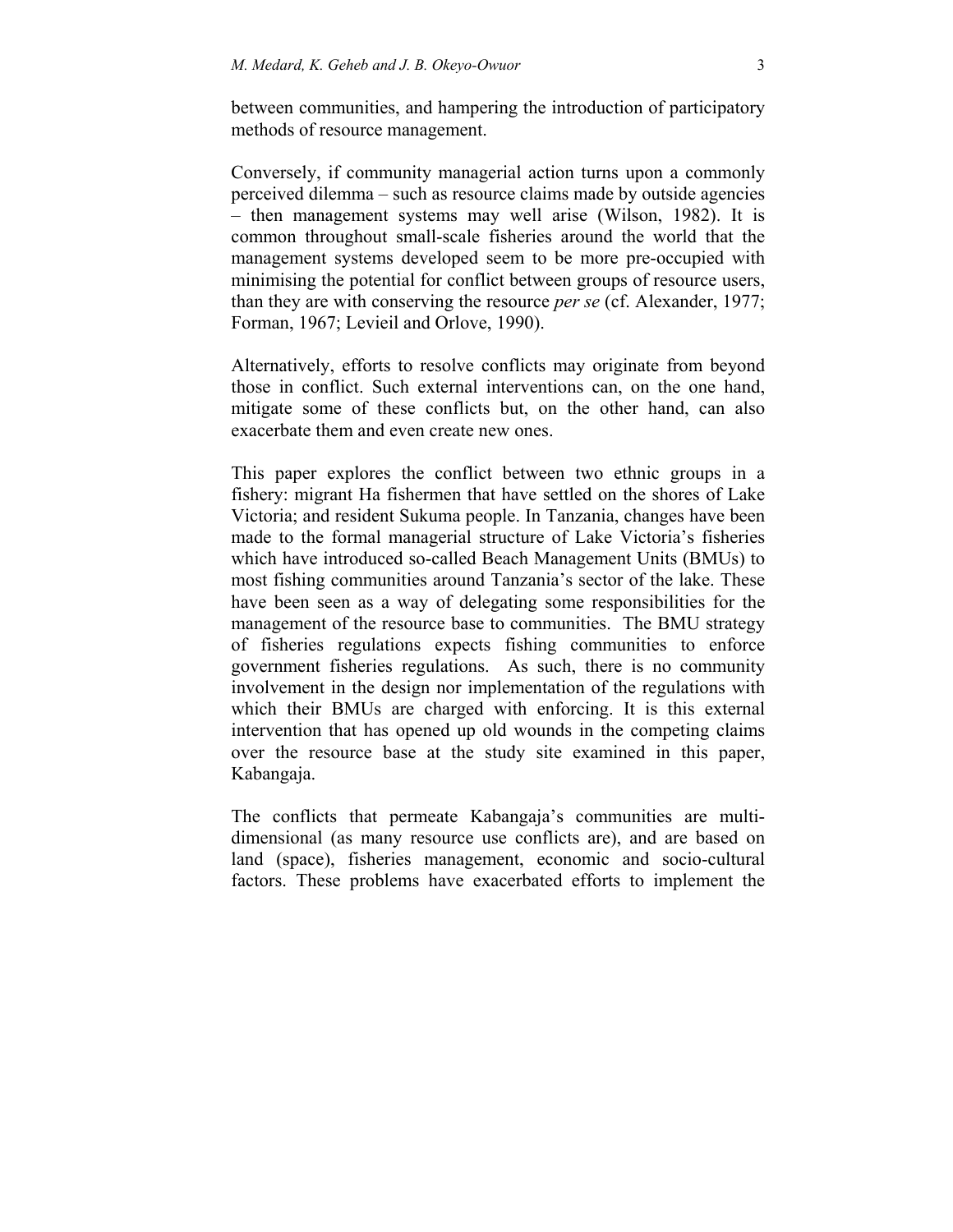BMU managerial strategy and, conversely, the introduction of the BMU at Kabangaja has exacerbated the community's internal conflicts.

Considering the importance of these issues and the lack of information on the linkages between fisheries policies and conflicts, this paper concludes that it is important for the fishing industry in Tanzania to look closely examine these conflicts. They are crucial in the understanding of the social processes that may one day generate the sustainable management of the fishery. Conflict should not be viewed as the dysfunctional relationship between resources user groups to be avoided at all costs, but as the constructive change and growth of society.

# **Research methods and sample selection**

This paper draws on interviews with 33 fishers at Kabangaja beach, carried out in November 1999. Two focus groups with fishers and two with elders and village leaders from the farming community were also held during the follow-up visits in August, and December 2000.

Respondents were selected randomly from a list of the beach's fishers. Respondents for the focus group discussions were obtained using stratified sampling procedures. Seven to ten people over 18 years old were invited to attend the discussions. In-depth interviews with influential actors within the community were also carried out. To strengthen the relationship between the two sampling techniques, some of the questions posed to fishers were also posed to the focus groups.

# **Community members' origins**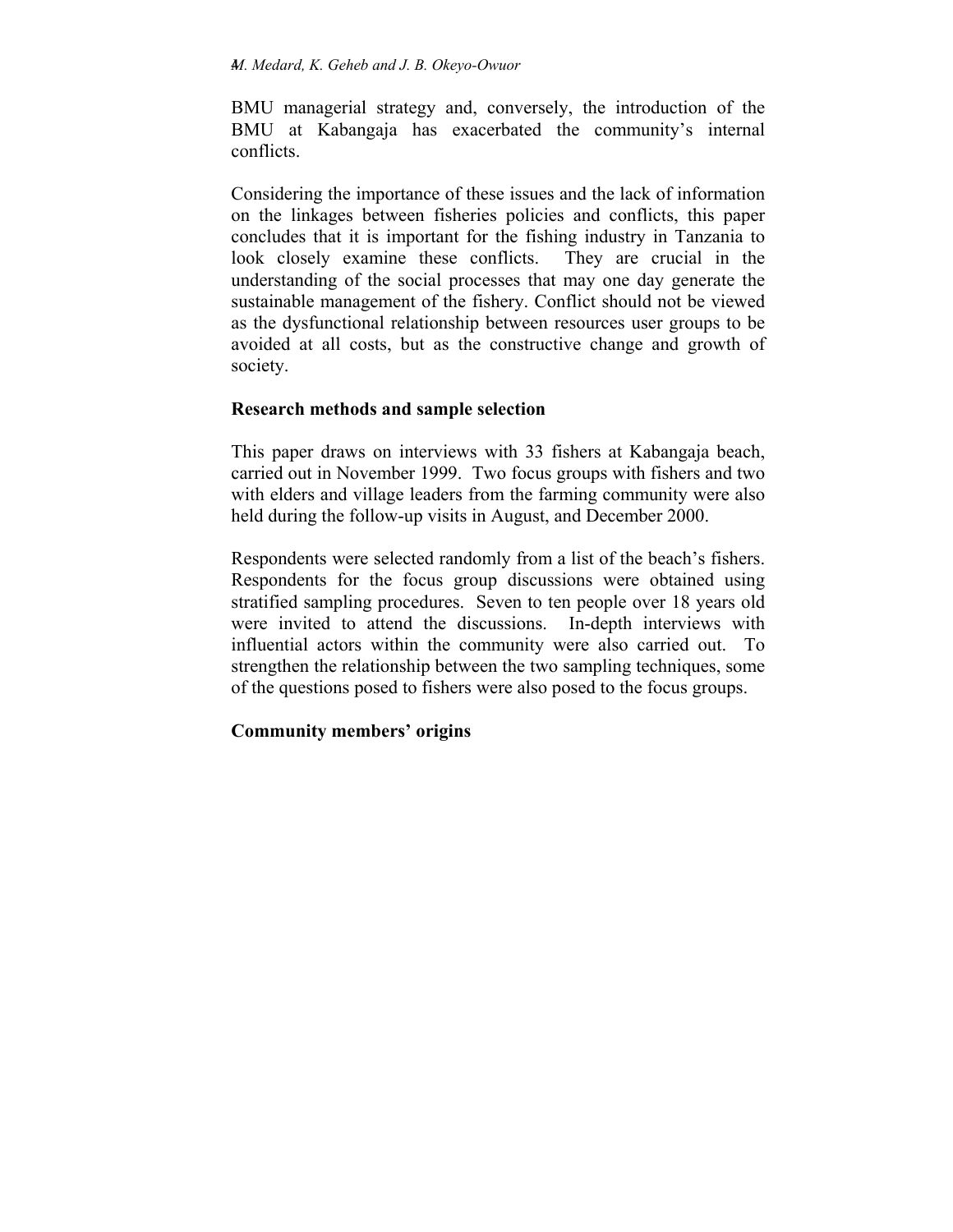

Kabangaja is one of nine village cells at Igombe village in Mwanza Rural District (Fig. 1). Igombe has a population of almost 5,000 while

Kabangaja has a population of about 1,000. Of these, 224 are fishers based along the shoreline of the village cell. 215 of the fishers are thought to target *dagaa*. The remaining fishers comprise beach-seiners, gill-netters and long liners.

The name 'Kabangaja' is derived from the Sukuma word '*kenganza*' meaning a forest with lions in it, which used to occupy Kabangaja's present site. After the village was established, the situation changed. The forest disappeared, and soon there were only water reeds along the shoreline, which the fishers used to build their huts. In turn, the reeds were to disappear. The Sukuma are not, by this measure, 'natural' conservationists. A largely pastoral peoples, their practise of overgrazing grassland in an effort to control ticks (which inhabit various grassland shrubs, where they await passing livestock), has been widely commented on and is considered very destructive (cf. Birley, 1982; Charnley, 1997). Temple's (1965) examination of Sukuma land use practises revealed that his study subjects had a precise knowledge of the land and its soils. Temple concluded, however, that the land was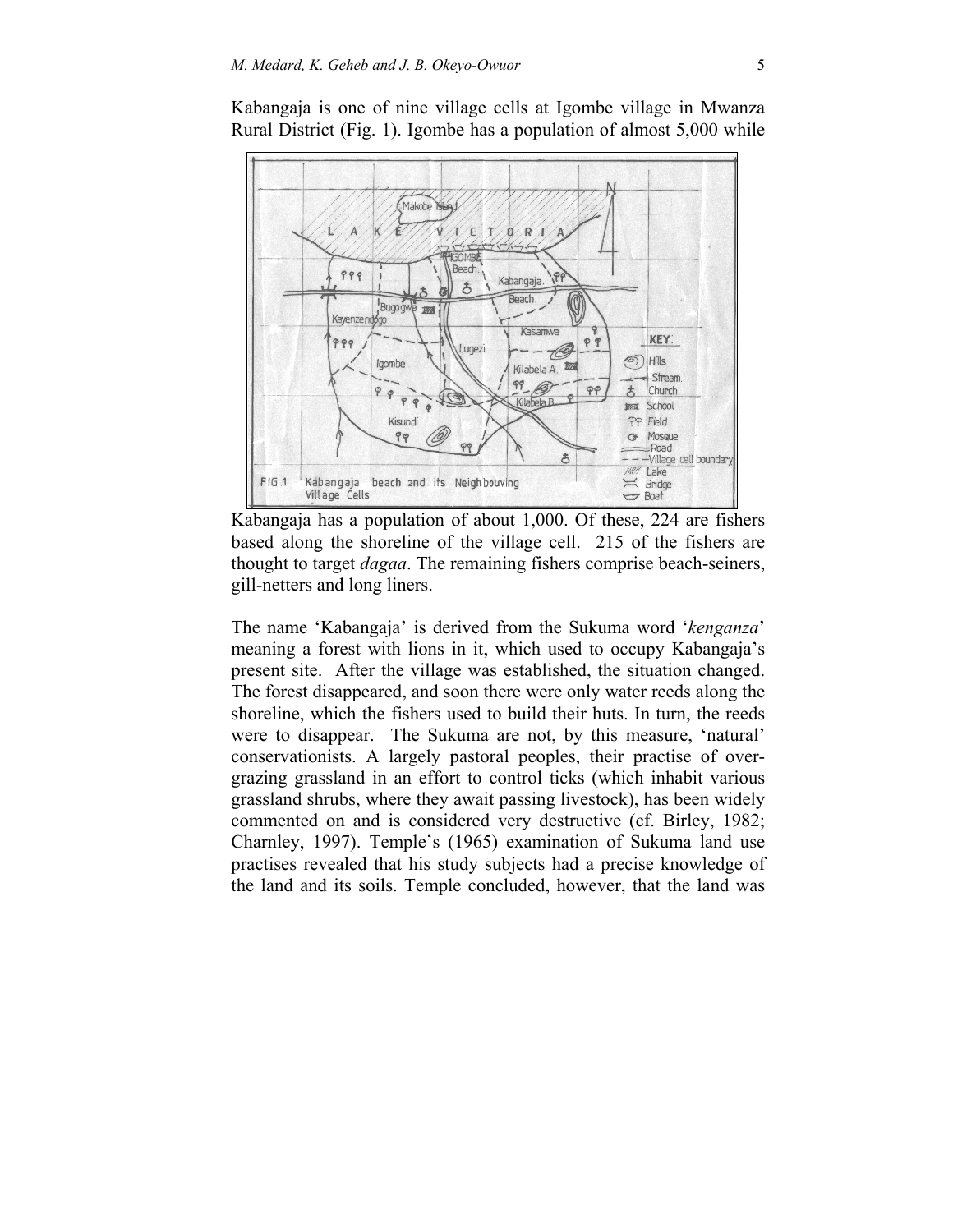being exhausted, as evinced by the use of marginal soils and the cultivation of crops able to survive on low nutrients. This was attributed to high levels of population growth, itself prompted by migrants seeking better soils because of soil exhaustion in their previous settlements.

All *dagaa* fishers in the study area were immigrants from Lake Tanganyika, who moved to Kabangaja with their fishing craft and crew by rail, settling along the shore in early 1989. Crew members were often related to one another, such that if one should return home, he would be replaced by a relative. The fishers live in thatched huts made of mud, grass, boxes, blue UNHCR tarpaulin and polythene sheets. They are entirely dependent on fishing.

# **Major economic activities at Kabangaja**

The major economic activities at Kabangaja are fishing and farming. A few community members keep goats, cows and sheep. During the dry season, these are left to roam free on the farms and other public land. During the rainy season, animals are grazed in specially designated areas, so that they do not damage the crop. The animals are watered at the lake, which the fishers disliked because their drying area was being polluted with cow-dung. Fishers also kept many ducks.

The economy of households around Kabangaja was directly dependent on *dagaa* for sale or barter for other commodities. *Dagaa* is a freely available foodstuff for community members, and when the boats landed, women could be seen with bowls, pans and troughs going to the beach to ask for '*mboga*', a free fish supply sufficient for one to two day's worth of meals.

All those residing near the beach grow food and cash crops, but, in recent years, the majority of them could not rely entirely upon their fields to meet their food and financial needs due to the persistent drought. During this time, they relied on other seasonal incomegenerating activities such as selling peanuts, food stalls and incomes from seasonal labour migration. The latter included the building and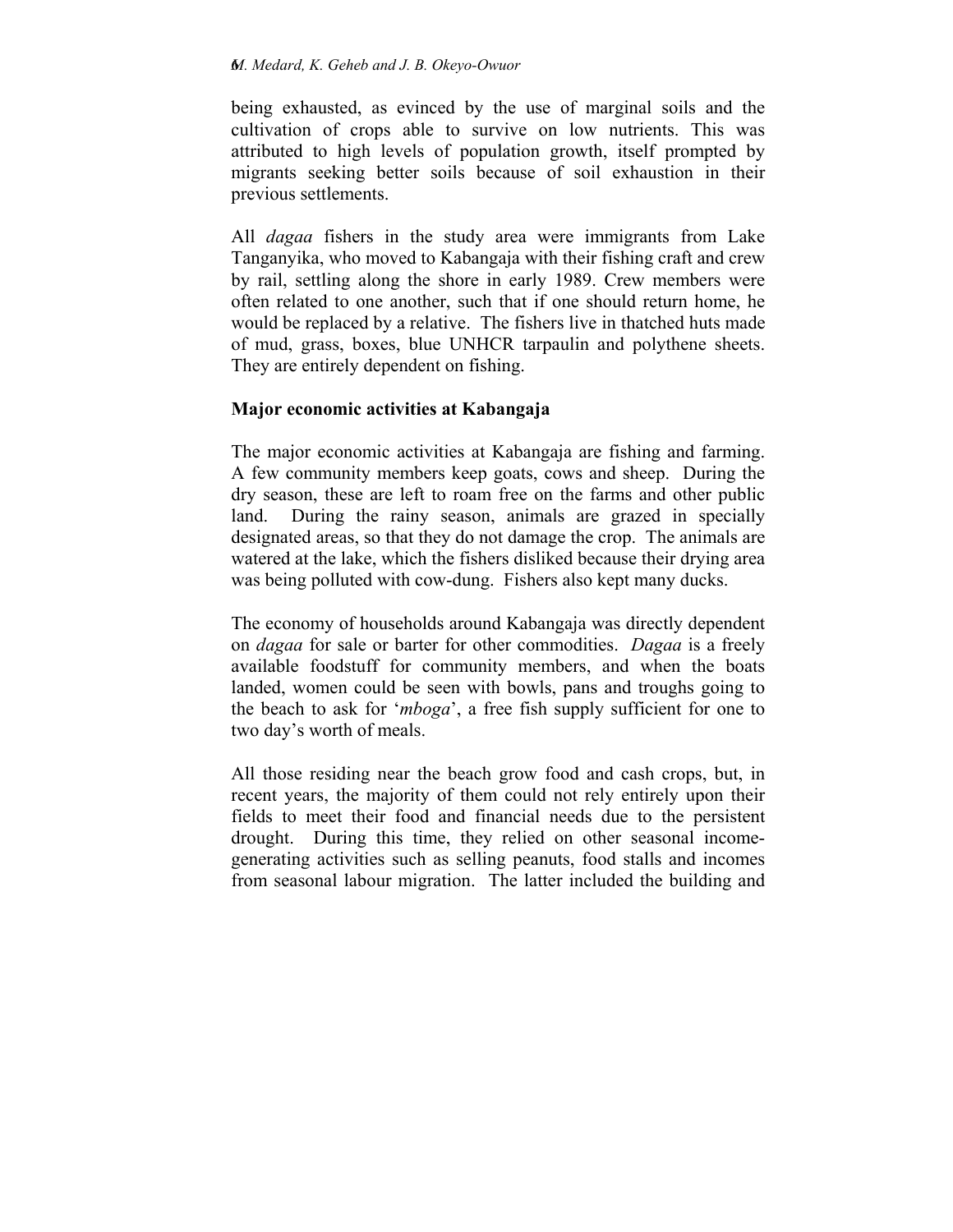construction of houses, brick making, selling second hand clothing, vegetable gardening, and cereal businesses.

Fishing provided higher returns to households than any other activity at Kabangaja. Fishers' craft and gear were never idle during the course of the year. During their absence, their wives and relatives supervised fishing operations. Sometimes, departing owners lent out his equipment to close male friends or relatives so that his family could still benefit from an income during his absence.

At Kabangaja, the *dagaa* fishery dominated until 1994, when fishers began targeting Haplochromines as well. The two species of fish are caught with the same gear, and in recent years have been harvested in almost equal quantities. Wholesalers from markets far from the lake will come to Kabangaja to buy large amounts of *dagaa* to be sent to regional and national towns, such as Mwanza, Arusha, Dar es Salaam and Mtwara, or even further away to the Democratic Republic of the Congo (DRC), Kenya, or Malawi.

At the beginning of 1994, an Italian investor, Polo Amadoli Italia, built a factory close to the fishers' settlement, with a view to collecting *dagaa* supplies to stock the company's animal feed factories. To the fishers' surprise, the prices offered by the firm were somewhat lower than those offered by buyers from distant markets. The relationship between the landing site and the firm were not good, and eventually, the investor diversified his supply base, and began seeking Nile perch by-products to use instead of *dagaa*.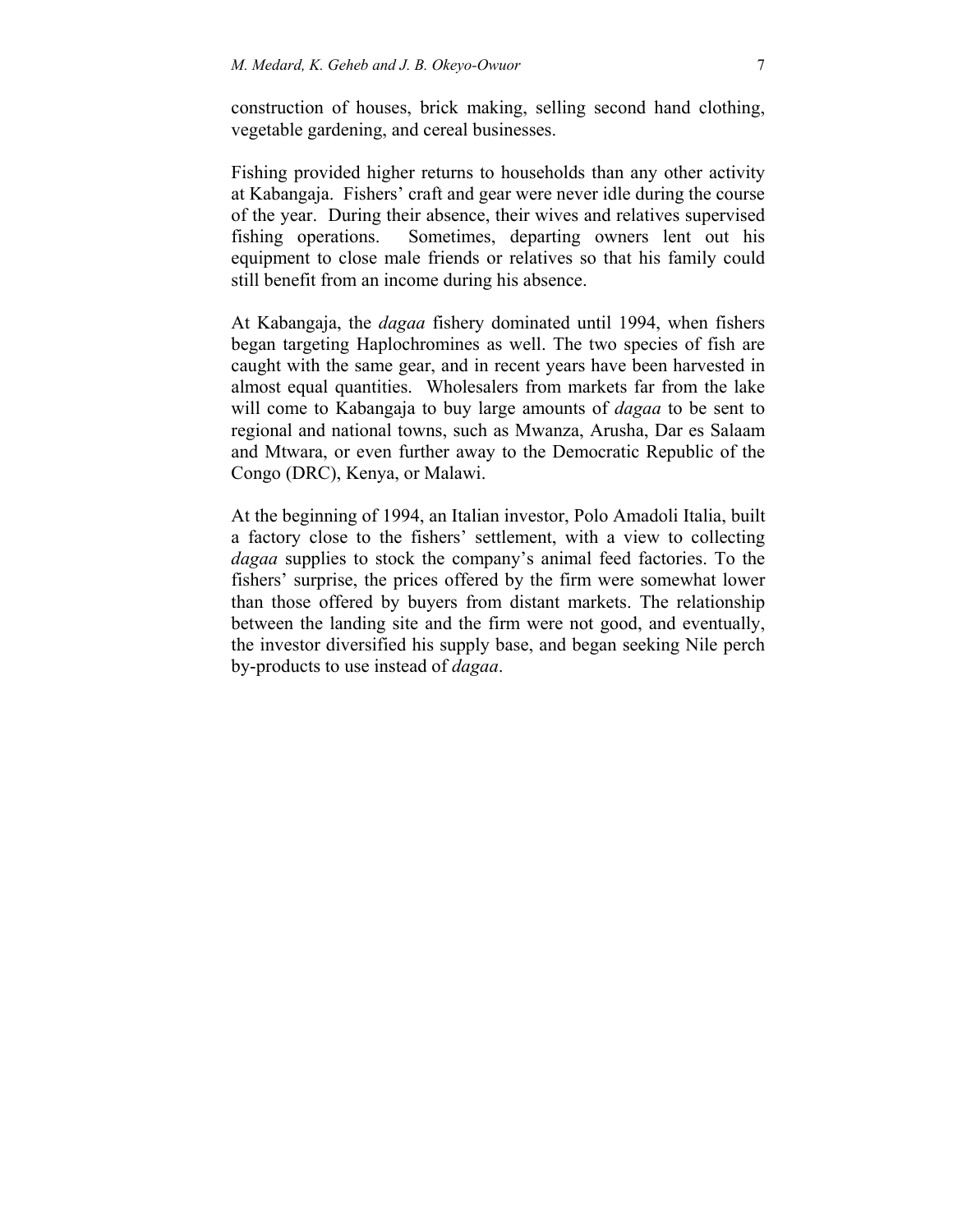## **Strengths and weaknesses of the BMU at Kabangaja**

Kabangaja is served with several institutions located at the village cell government office and at Igombe village. It has a single primary school, a health centre, a primary judiciary court, a Ward government office and a Village government office. The village has three major committees which meet for day to day planning: the finance and planning committee, the peace and security committee and the community development committee. It also has an executive committee, which draws a Chairperson from each of the nine village cells, along with other representatives.

The sub village has two Fisheries Division (FD) staff working hand in hand with Local Government leaders at the Ward level. In July 1999, the FD held a meeting with village leaders and fishers to select Local Enforcement Units (LEUs), which were later to become (BMUs). These are landing-based groups, drawn from members of the community, which are expected to enforce government fisheries regulations. The meeting was attended by almost all of Kabangaja's fishers and a few village members and officials from the village cell government. At the time, 10 resident community members and 10 *dagaa* fishers were selected to sit on the BMU. The FD stipulated their obligations as follows:

- (a) To ensure the beach environment was clean.
- (b) To avoid and prohibit the use of all illegal gears such as beach seines and undersized nets.
- (c) To confiscate any illegal gear and report these to the FD.
- (d) To ensure all new comers to Kabangaja were good fishers and that they reported to the BMU on arrival and thereafter to the FD for allocation of a camp site.
- (e) To supervise fishing licensing at the beach level.

Beyond the physical energy of its members, the BMU did not, at first, have either the facilities or the resources on which to draw in order to fulfill its tasks. Because the fishers were used to receiving instructions directly from the FD, the creation of the BMU served to confuse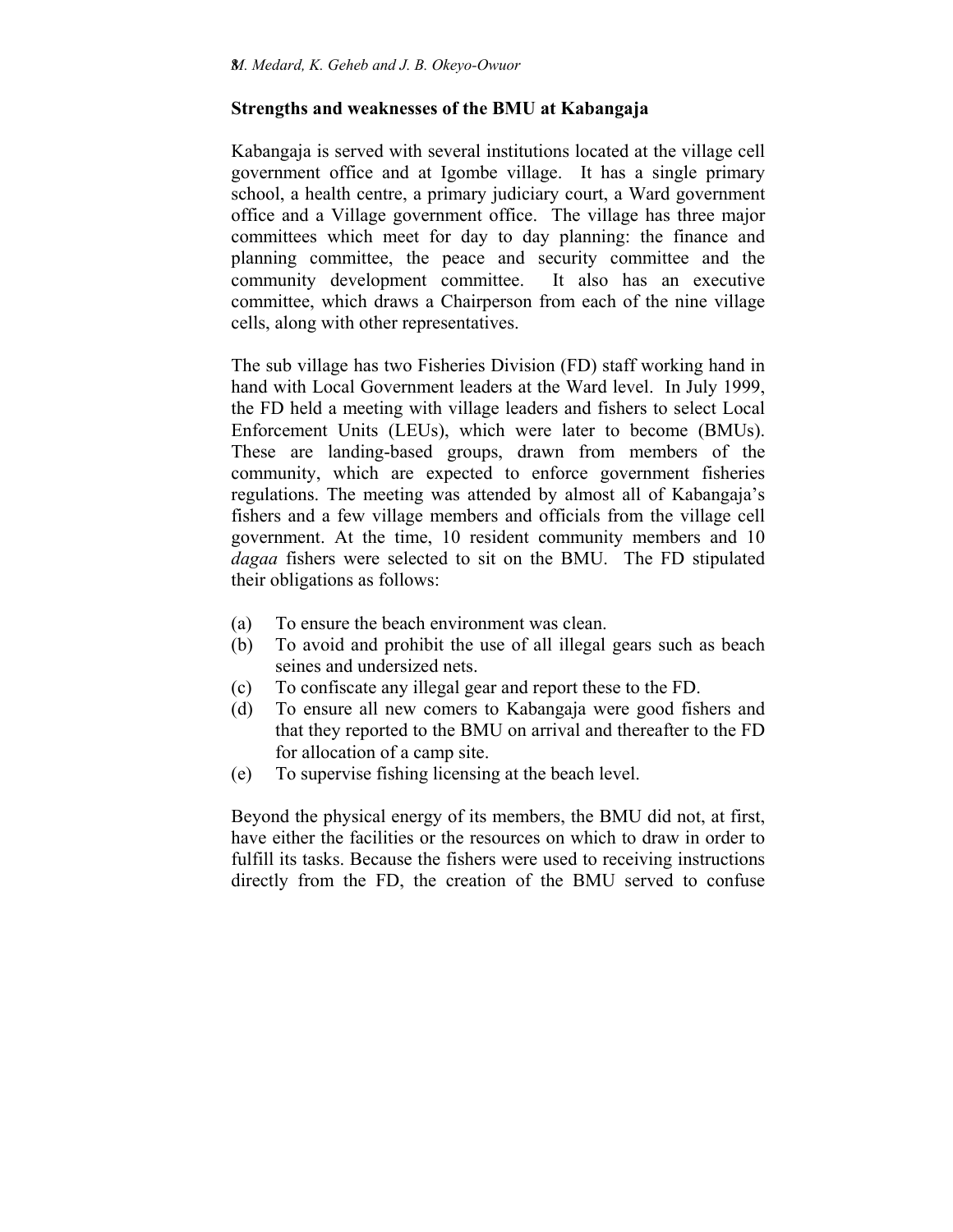matters, especially since the BMU was – as we shall see – crippled from the outset. This gave rise to different perceptions concerning the actual roles of the BMUs. Some thought that it would bring employment to the people via salaries and allowances provided by the FD. Others thought that the BMU would be allowed to collect levies on catches as an incentive to carry out their duties. There were those who thought that the BMU would give them the power and independence necessary to resist interference from resident community members. Conversely, there were those who hoped that the BMU would a unifying vehicle for Kabangaja's two communities.

By July and August 2000, the BMU had changed, and a completely new group selected without the knowledge of prominent *dagaa* fishers. Fishers did not understand why this had happened, nor who was responsible for its dissolution. The proclamations made by the FD at the first BMU meeting, -that fishers should be involved and consulted when it came to the management of the fishery - seemed not to apply to Kabangaja. The fishers wondered in what direction the FD was taking them, and whether or not the new BMU could be trusted. The fishers concluded that they had not been consulted because the government under-valued the *dagaa* fishery.

Fishers argued that theirs was a 'poor' fishery, providing *dagaa* for consumption to impoverished people, while the wealthy just used this fish to feed poultry. In view of the contribution they made to providing the poor with a cheap, readily available source of food, *dagaa* fishers felt that they deserved to respected. Such respect, they felt, was not there. While the government worked hard to have the Nile perch export markets re-opened during an EU ban on these exports, they have done nothing to try and improve the markets for *dagaa*.

Such governmental attention, respondents argued, had implications for the strength and efficacy of the BMUs. At the neighbouring Nile perch beach, of Igombe, fishers had greater responsibility and authority than did *dagaa* fishers at Kabangaja. Respondents claimed that while BMUs at Nile perch landings are supposed to record daily landings, no one had asked Kabangaja's fishers to do anything similar. At Nile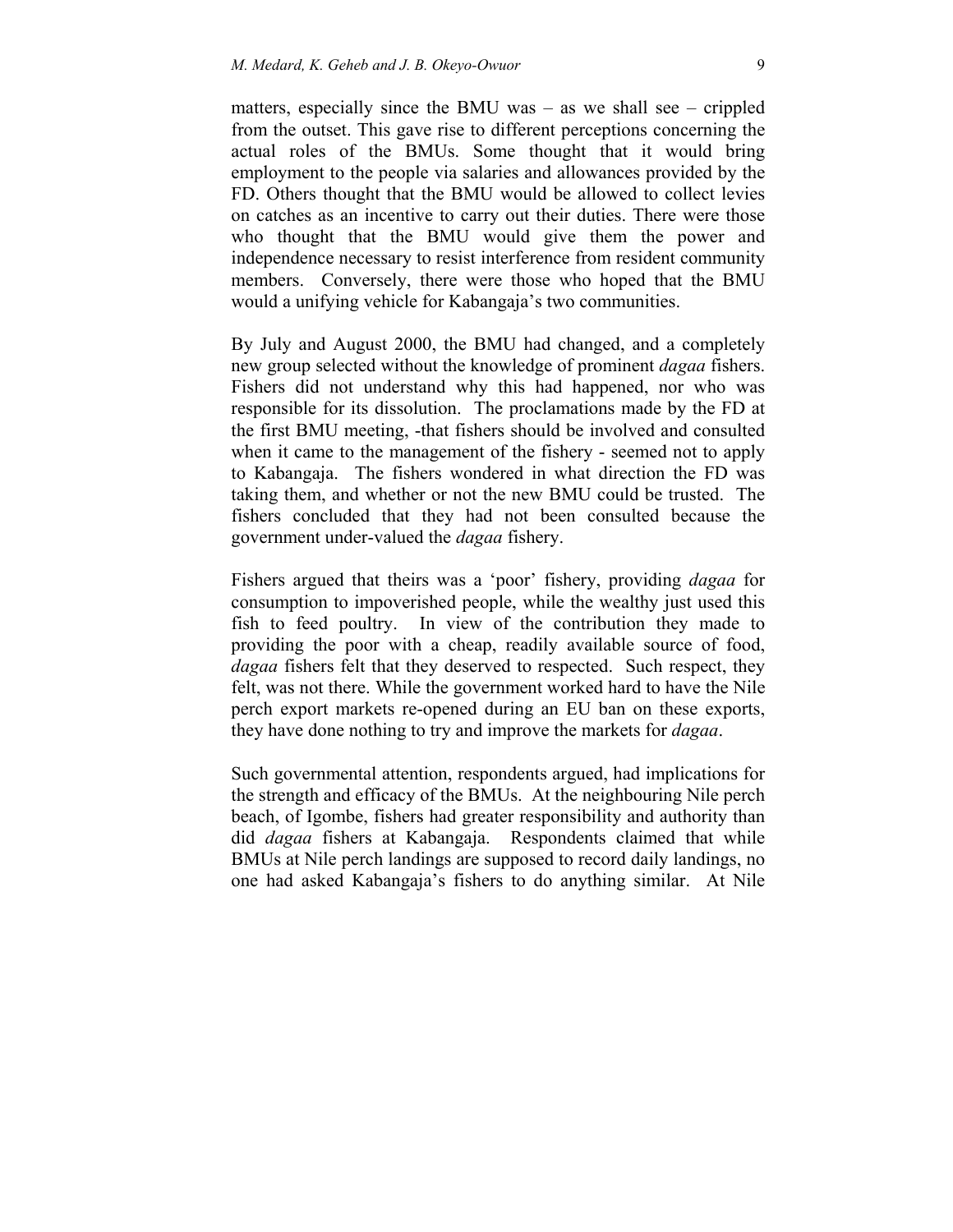perch landings, they complained, hygiene standards had improved so as to comply with foreign market demands, but no such improvements were forthcoming for *dagaa* fishers. Nile perch fishers and their landings had also benefited from road construction, and access to loans from Nile perch industrial processors. *Dagaa* landings, conversely, faced a number of problems such as poor storage facilities, filthy and sandy drying conditions and lack of reliable markets. Gibbon (1997: 4) also points out that because *dagaa* is not exported to the northern hemisphere, and its relatively small contribution to the overall food security picture, neither production nor marketing of the fish has ever been subjected to much government interest.

### **Kabangaja perspectives on management and its implementation**

In November 1999, fishers at Kabangaja were asked who they thought should be involved in the monitoring of the lake's. 51.5% replied that both community and FD should be involved, 24% said that it should be the FD alone, while 24% said that it should be community members alone (N=33). Some fishers, however, were reluctant with the use of the word 'community', and qualified their responses by saying that if the term were used, then it should apply to *dagaa* fishers alone.

When the FD first attempted to establish the BMU at Kabangaja in 1999, it was intended that *dagaa* fishers and resident community members should be equally represented on the BMU. To their surprise, *dagaa* fishers found themselves with minimum representation in the group. The new group was formed with six fishers, of which only two were *dagaa* fishers. The remaining six representatives on the BMU were all community members. *Dagaa* fishers argued that this was not satisfactory because some members from new group were beach seiners and Nile perch fishers who did not represent the interests of the *dagaa* fishers dominating Kabangaja. They complained that the two *dagaa* fishers' representatives came from "...Kigoma interior, accepting everything and not capable of analysing issues because of lack of exposure" (Zeidi pers. comm.). Non *dagaa* fishers, respondents claimed, were law-breakers at Kabangaja, and they therefore wanted to have more control than other fishers' groups. They argued that the fact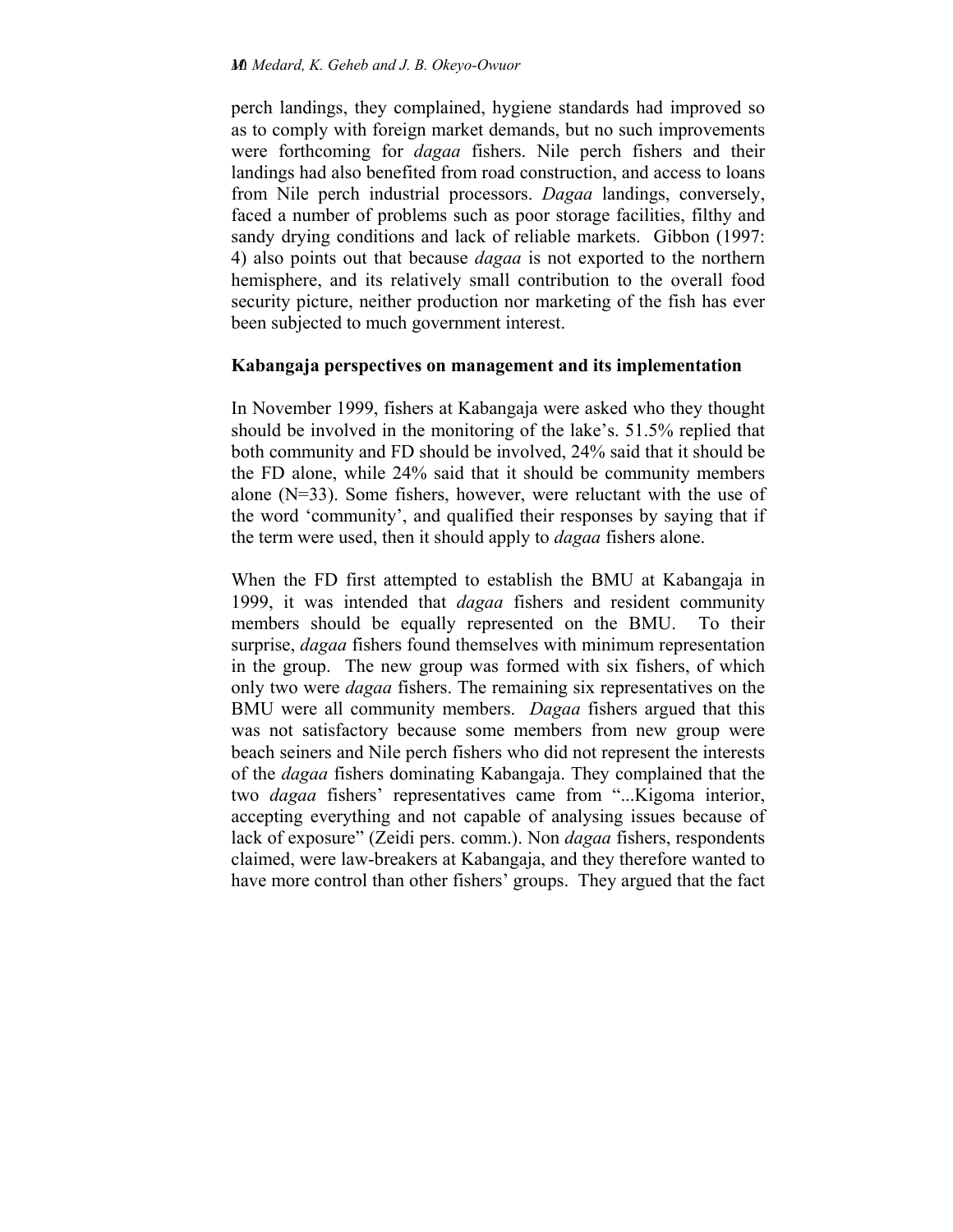that beach seining was openly occurring at their landing was an indication of the BMU's weakness as a managerial institution.

Fishers were asked who they thought should be responsible for the sanctioning offenders who had broken fishing rules and regulations. 27.2% said only the community should, 51.5% (n=17) said Fisheries Division (FD) and 21.2% (n=33) said both the FD and the community should have this responsibility. The majority of the fishers interviewed did not think that offenders would be fairly punished if members from the resident community were involved in the process. This perspective was further reinforced when fishers were asked whether or not a local vigilante group, the *sungusungu*, should be involved in the management of Lake Victoria's fisheries. At Kabangaja, the *sungusungu* is wholly drawn from the ranks of the resident community. 75% of respondents did not think that the *sungusungu* should be involved in fisheries management activities, while the remainder did (N=33). *Dagaa* fishers interviewed claimed to have their own, secretly formed, *sungusungu* group, and if it was to this that the question referred, then they said that they would want it involved in fisheries management.

Fishers were asked what the community as a whole could do in order to ensure that community members changed from illegal to legal fishing practises. The following were mentioned:

- (a) The old BMU should be restored. Respondents did not understand why a new BMU group had been formed, or what had been wrong with the original group. They did not understand under whose authority the new group was operating, and assumed that the BMU was non-existent at Kabangaja because their own needs were not being attended to.
- (b) They argued that the FD should not change things without communicating with them. Because the new BMU had been provided with gumboots and sweaters by the FD, it was clear to them that the FD had accepted the new BMU, without, however, having consulted with the fishers.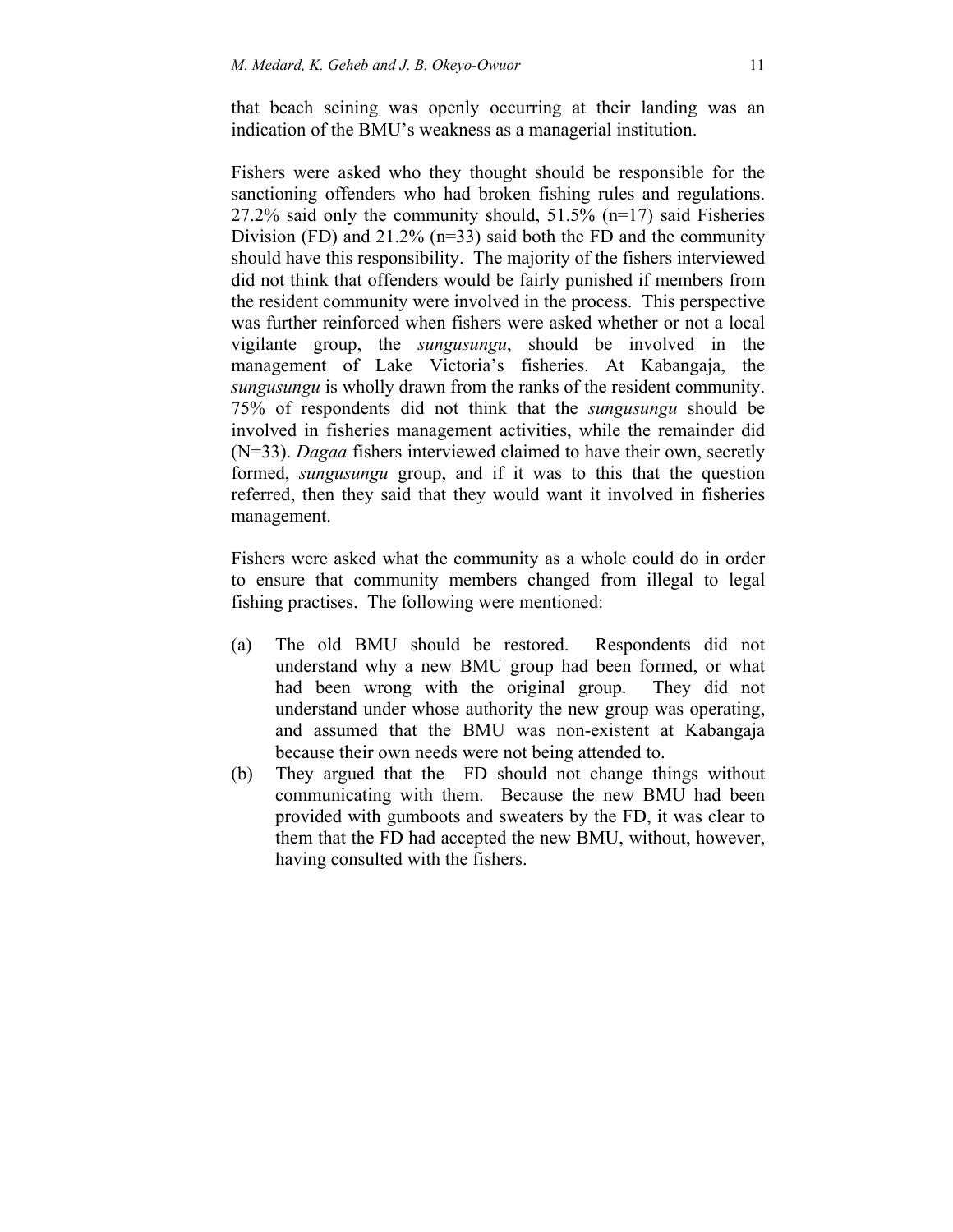(c) BMU and the FD should, respondents felt, be fair when it came to monitoring fishing. When *dagaa* fishers wondered why it was that beach seining was going on, they were told it was not catching *dagaa* and they should not complain about it. This was demoralising and *dagaa* fishers were waiting to see the Fisheries Division's reaction.

About half of the respondents interviewed felt that only the FD should be allowed to determine which gears should be permitted. 31% felt that both the FD and the community should have the right to make this decision, while 19% felt that the community alone should have the right (N=32). Fishers, some argued, are the harvesters of the lake, and it does not, therefore, make sense to include non-harvesters in the management of the lake. During one focus group discussion, respondents made the following points:

- (a) Fishers should be more involved in the lake's management because management is geared towards solving day to day problems in their fishing operations. Having local fishers involved in management ensures that local problems can be solved with which management for the lake as a whole probably could not.
- (b) Because the local residents do not get direct financial benefits from *dagaa* they have no feeling for the future management of the lake, unlike those who depend on fishing for food and income.
- (c) The villagers are farmers. It makes no sense, therefore, to have farmers involved in fisheries management, just as it makes no sense to have fishers involved in farm management. As such, members of the village have no place in the management of the fishery.

Members of the resident community, however, had strong counterarguments to the latter views: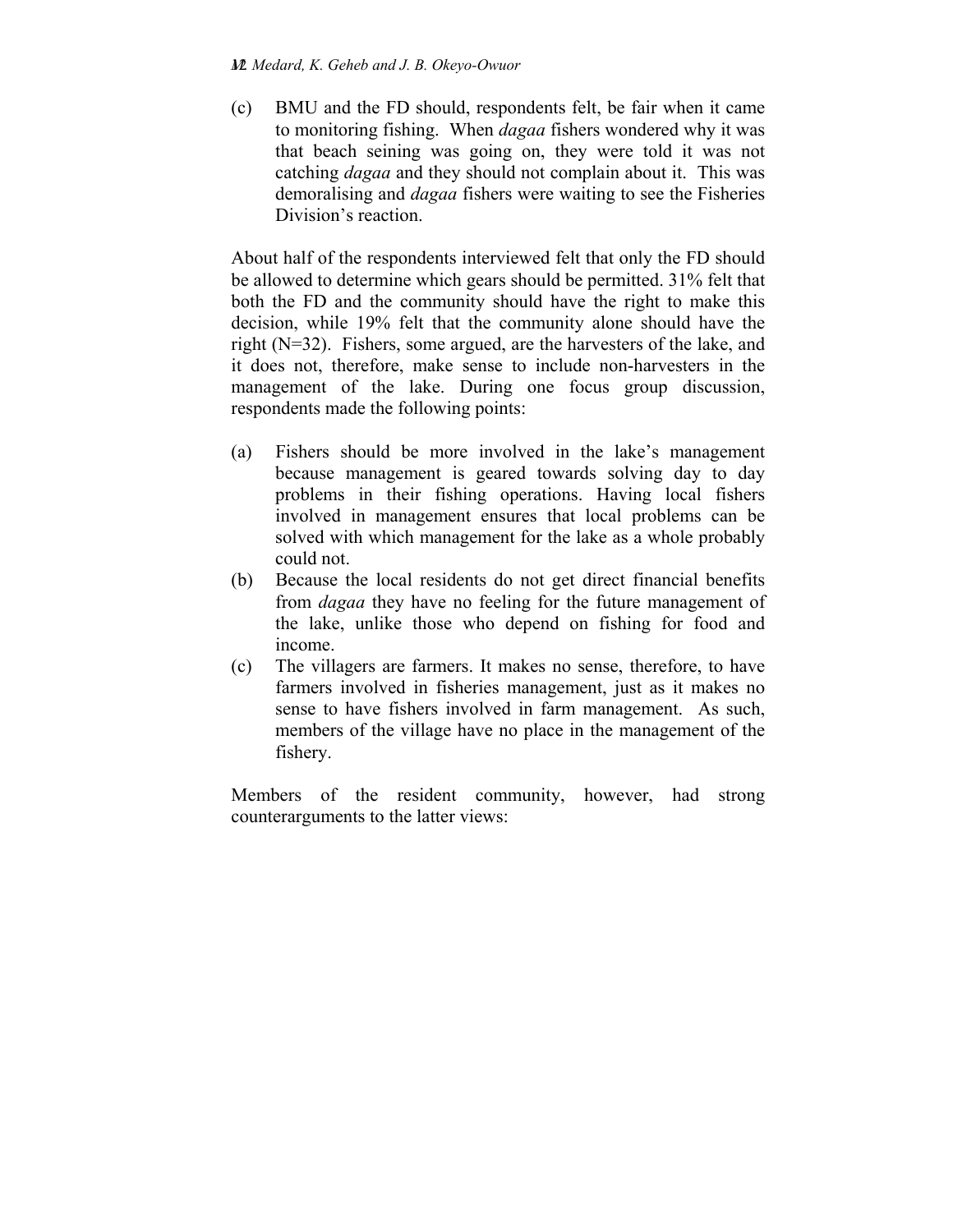- (a) Outsiders cannot manage the lake because eventually they will go back to their original homes, rendering management efforts ineffective.
- (b) The resident communities should be the ones to manage the lake because they will always be there.
- (c) The fishers continually demand and claim the ownership of land traditionally used by the villagers, who see giving occupancy to fishers as undermining their claims over the ownership of the land.
- (d) Migrants should abide with the norms and customs of the local residents.

Resident elders at Kabangaja did not believe that immigrants to their village could be fully committed to the management of the lake's resources. One commented that '...the fishers are looking for money. How can they manage this lake?' (Lukona, pers. com.) The fishers, however, retorted that they migrated as they searched for a good catch, good prices, incomes, enough drying land and other opportunities. Anything to do with management was therefore necessary for their livelihoods.

Local residents at Kabangaja recognised they did not fully 'own' the local institutions responsible for the implementation of fisheries management. They query the reason why the village government could not have fisheries management roles. Instead, a whole, separate institution was formed for this purpose within a day. Hamid (1997: 159) points out that the creation of new organisational structures without taking into account the social processes behind existing institutions might even lead to intra-community conflict by dividing the local population or by causing the legitimacy of existing institutions to be questioned.

Cultural and norm variation from this case study poses difficulties for enhancing the participatory management of common resources. In discussions with local residents, they agreed that the relationship that they shared with the immigrant fishing community was controversial. When they had first arrived in 1989, the resident community claimed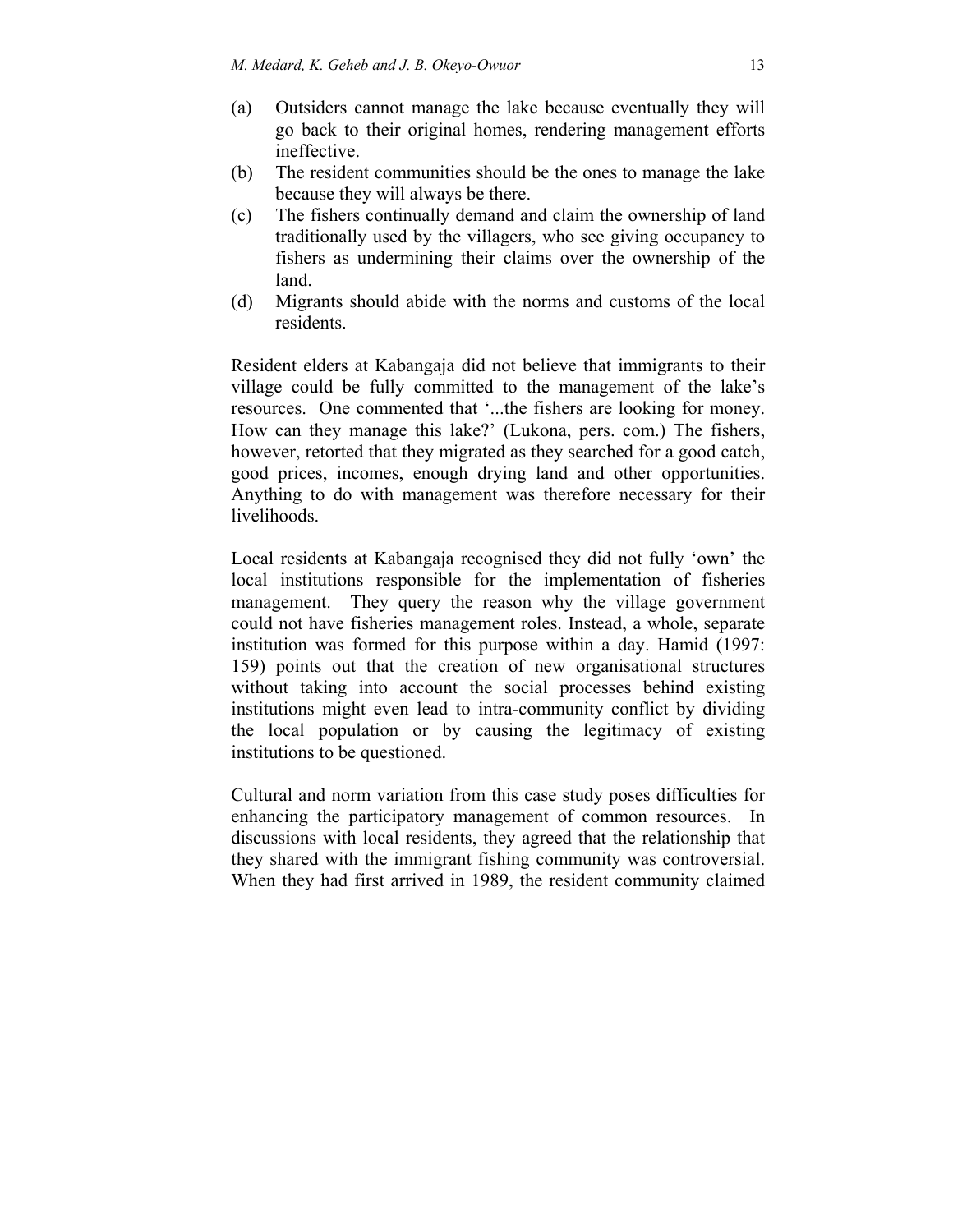that they had explained much of their culture and preferences to the new arrivals. In 1992, more immigrants arrived under the pretext of being there on short visits as 'uncles', 'bothers' and other relatives.

In Sukuma culture, residents explained, one who came to settle was respected and valued. One respondent explained that their sons were trained to build their own house in the family compound before they married. This settlement, it was said, would encourage him to develop the land as a livelihood within his compound and neighbourhood environment. "When I want my daughter to get married, I will advise her to seek a settled man not migrants and I would caution her to worry about cultural differences and behaviour which might not be the same as ours and hence leading to an unstable marriage" (Ngika, pers. comm.). Being a permanent settler implied a commitment to the interests of the community as a whole. The group distrusted immigrants with a culture and interests different to theirs.

Fishers at Kabangaja were also asked on who they thought should decide 'when fishing should take place'. This was interpreted into three ways. First, the normal instituted closing seasons in breeding areas which effected from January to end of June. Rain seasons (where *dagaa* fishers experience big loss due to lack of sunshine for drying *dagaa* and dry season when they experience maximum profit. Thirdly, the local arrangement of time for going out fishing as well as landing instituted by several beaches in Tanzania as one of the local bylaw to monitor theft of gear and other illegal fishing practices. 23% said both the Fisheries Division (FD) and the community, 30% said that the (fishing) community alone should have the responsibility; and 47% (n=14) felt that the FD along should determine when fishers could leave the landing to fish.

The conflict between the immigrant fishers and resident community at Kabangaja has even articulated itself over matters such as the weather. *Dagaa* fishers prefer sunny and dry weather in which to dry their *dagaa*. When the rains then fail, community members have been known to blame the fishers for using witchcraft to hold back to rain. It was within this context that the fishers argued that if the resident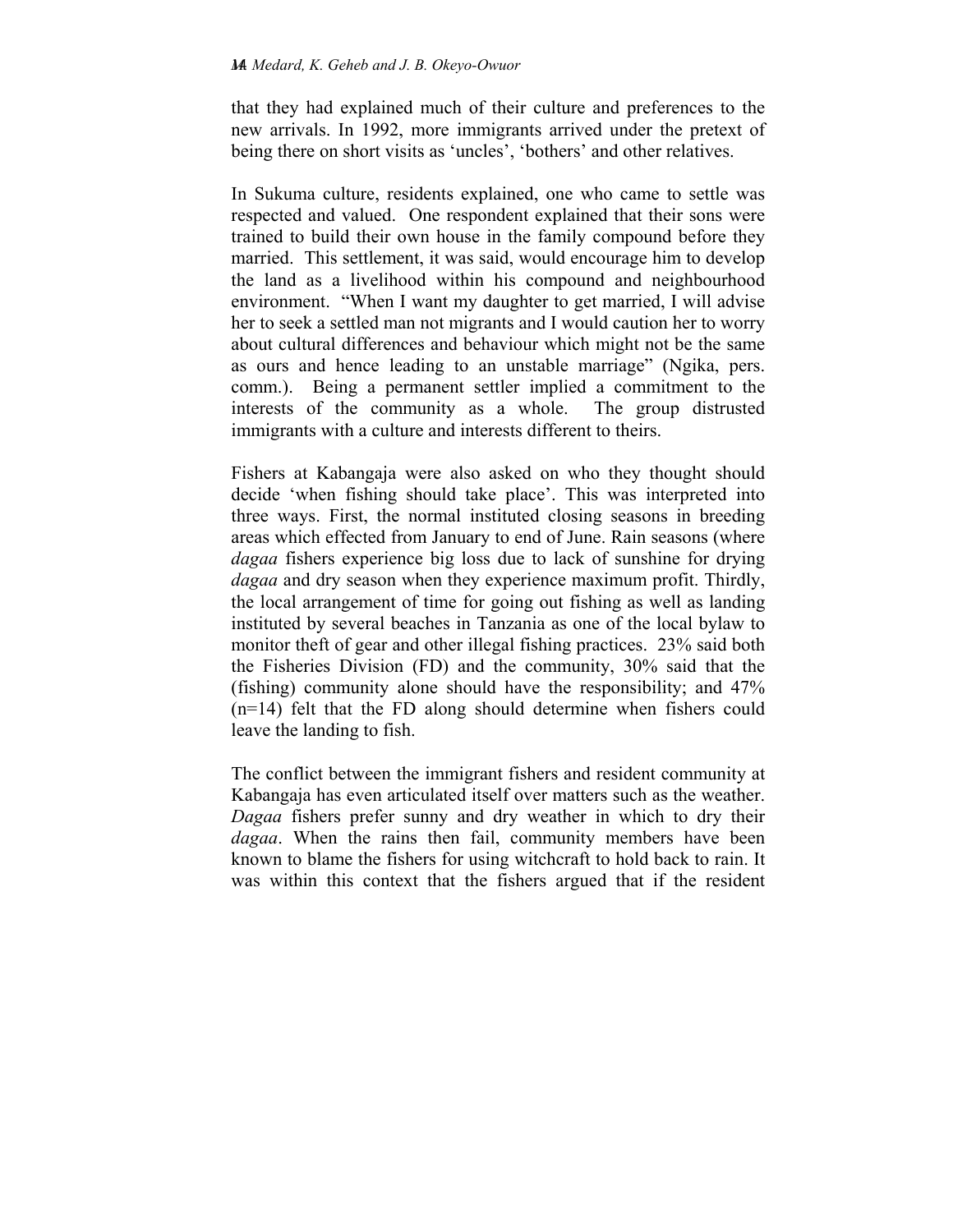community were allowed to decide when fishing should be allowed, they might close fishing during the dry season, a time when *dagaa* fishers enjoy greater profits. Wilson *et al.* (1999: 566) discusses a case in which a *dagaa* investor was accused of using witchcraft to prologue a dry spell, while Nile perch fishers suffered. At Kabangaja, villagers also thought there was merit in a closed season during the rainy season, so that the fishers could participate in farming. The fishers, however, retorted that the villagers should already know that the lake is their farm. As a result of these difficulties, many respondents argued that the FD should have responsibility for this decision because conflict could then be avoided.

Members of the community argued that they should be allowed to determine when fishing should take place because as long as they were the permanent residents at the landing, they remained the main beneficiaries of the lake. They also added that it was important for them to make decisions concerning the restoration of discipline and to prevent the young generation and drunkards loitering around during the farming season. They said that during the dry season they had no problem with people being fully involved in the fishery or elsewhere. All of the village's labour was needed during the farming season. For this reason, leaders at Mwasonge beach in the past banned festivities and brewing during the farming season (Medard *et al.* 2000). Kabangaja residents echoed these sentiments.

35% of respondents felt that the Fisheries Division (FD) should be the only institution with the power to decide who could or could not fish. Respondents in the latter group argued that if the FD was responsible for this decision, then the chances of conflict between fishers and the community would be minimised. 39% of respondents felt that both FD and the community should have this responsibility, while 26% thought that Kabangaja's fishing community alone should have this right. Amongst the respondents in the latter groups were those that argued that if the FD was to have this responsibility, then they would favour only Nile perch fishers.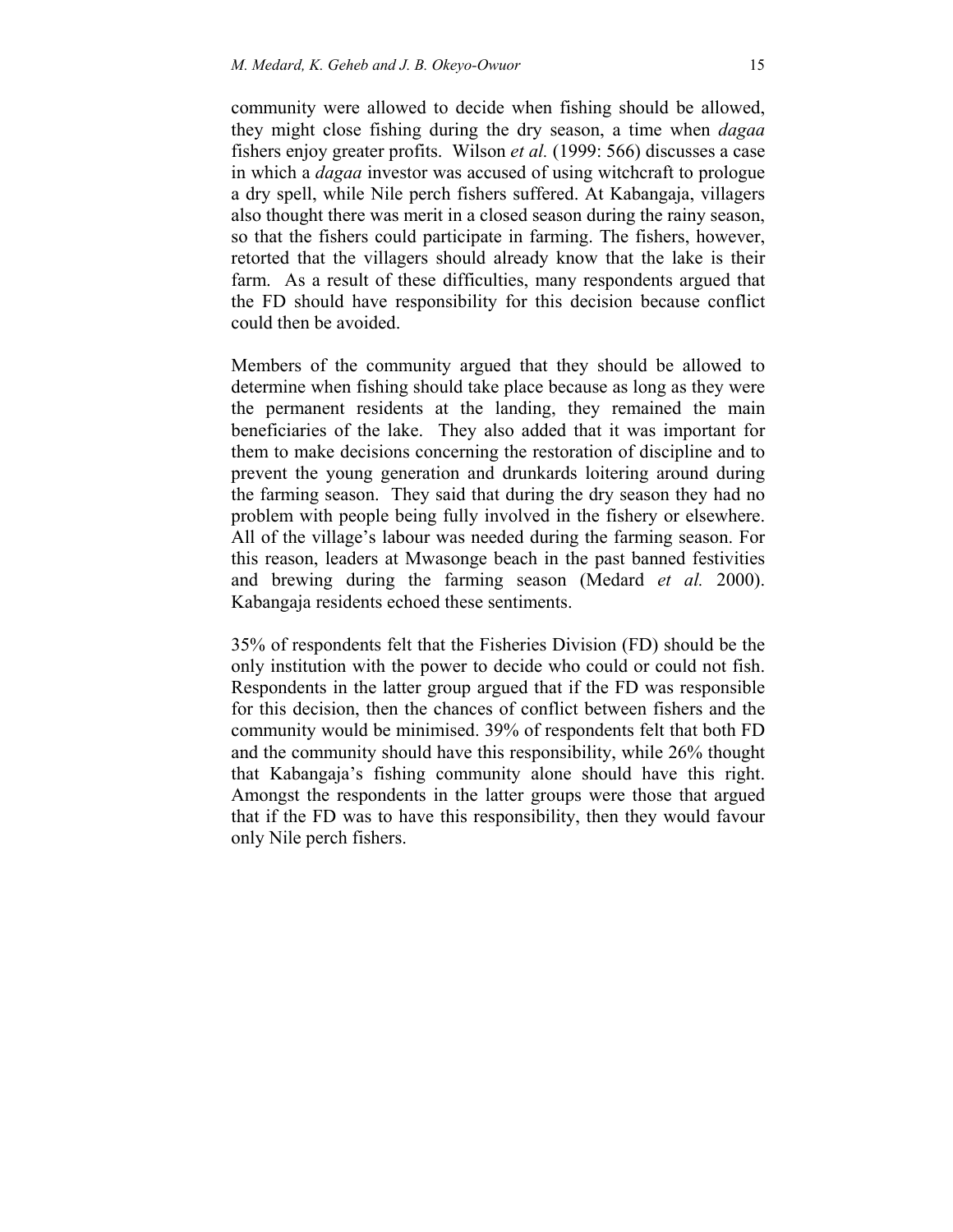Fighting over fishing grounds between Nile perch and *dagaa* fishers has also occurred as a result of the former's intense drive to secure adequate Nile perch supplies. *Dagaa* fishers explained how Nile perch fishers forced them to set their lamps in less productive shallow waters. Sometimes, *dagaa* fishers may be prevented from fishing in productive fishing grounds, have their nets stolen, and chased away (cf. Medard, 2000).

When asked who should determine where fishing should take place, 41% of respondents answered that the fishing community should have this right because only they knew where the *dagaa* was. 31% felt that it should be the FD which decided, while the remainder said that it should be the community and the FD together  $(N=29)$ .

Fishers argued that when managing the fishery in the future, it was necessary for education to occur such that people could learn about the negative effects of illegal gear. They said that some beach seine fishers did not believe that their fishing technique was destructive. In addition, irrespective of what the government had in store for them, they were the key informants on the ground, and not farmers. They complained that the resident community was intransigent, and that they should be more willing to embrace a mixed community.

The resident community said that they could work harmoniously to manage the fisheries resources with *dagaa* fishers and the FD, provided they all worked together to analyse and understand their situation and mutual experience. They would not, however, tolerate being told what to do by outsiders. They insisted that the migrant fishers would have to change to abide by local institutions, culture and perspectives. Said one elder, "...initially, we had genuinely thought that the migrant fishers had our best interests at heart. We did not worry about it then, but we do now because of their negative attitude" (Lukona, pers. comm.).

## **Additional sources of conflict at Kabangaja community**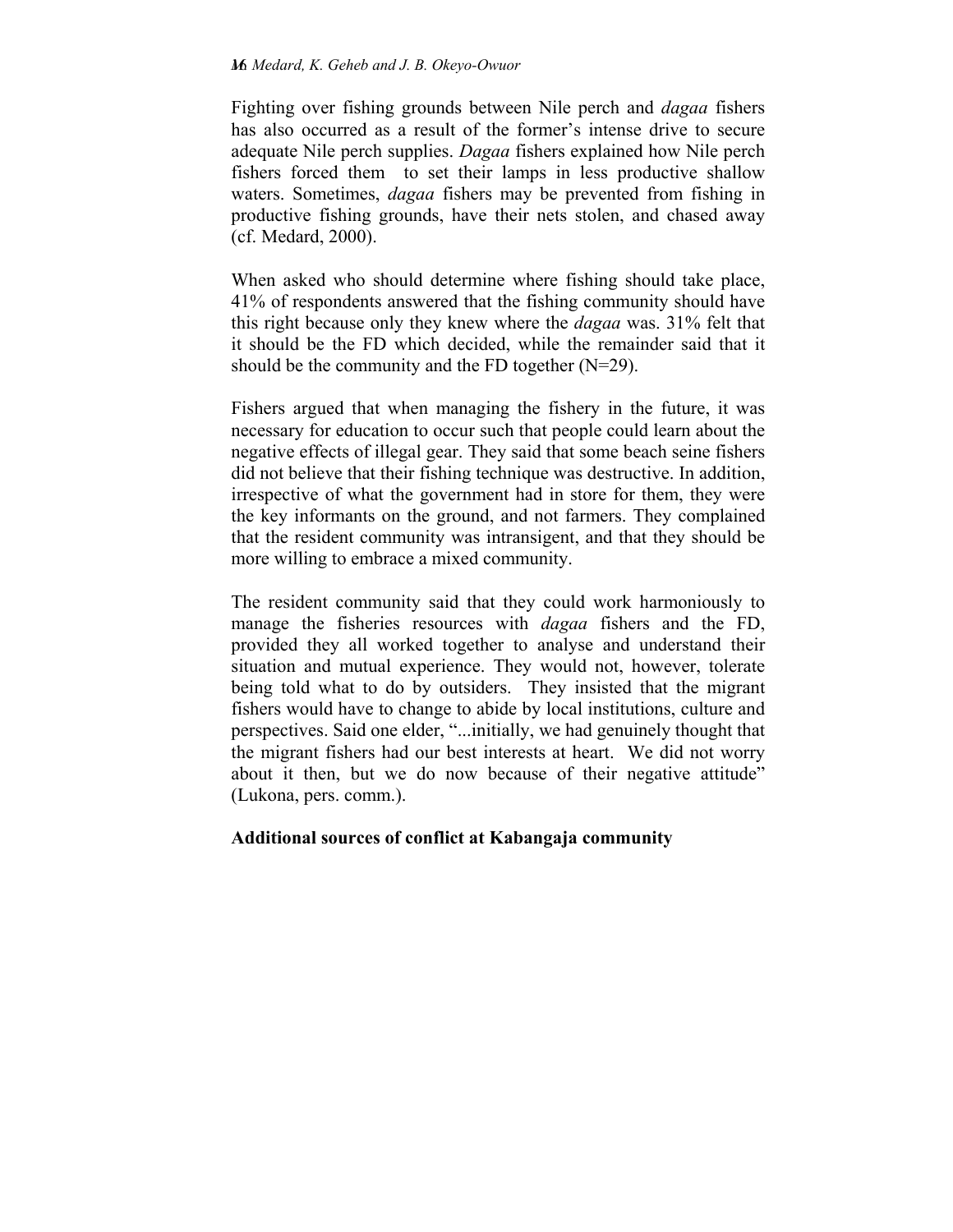Other socio-cultural problems have deepened the conflict between the migrant fishers and the resident community. Amongst these has been the question of land ownership. As the community of migrant fishers grew, their demand to be allowed to erect both temporary and permanent structures increased. They also wanted land on which to bury their dead. Members of the resident community, however, started to claim that their farm land extended right up to the lake's edge, and whoever constructed anything would have to pay a fee.

The fishers refused to pay, saying that land up 60 metres from the shore belonged to the government. They then asked the FD to intervene in the dispute. In response, the FD at Ward level issued a series of written instructions:

- (a) All fishers should have fishing licence.
- (b) They must use the area for fishing only and should not construct permanent structures.
- (c) Once they move away, the land they have been using should be surrendered to the responsible fisheries office.
- (d) It is an offence for any person to ask for payment for the land assigned to you by the FD.
- (e) It was an offence to humiliate anyone, and to create social unrest amongst yourselves.

The fishers reported that this intervention had helped matters, although they had still had to buy land to bury their dead. They managed to get a plot some 5 km. from Kabangaja, which they paid Tshs. 170,000/- (US \$ 212) for. Those who wanted to build permanent homes managed to get land in other areas such as Igoma, Pasiansi and Kilima Hewa in Mwanza.

Despite the FD's intervention, resident community members were still concerned about a number of issues. They said that in the old days, the traditional chief, the '*mtemi*', and his land committee arranged ownership along the lake shore. As far as they were concerned, the community had owned the land, from which they bathed and collected water. The community had only learned that the state owned a 60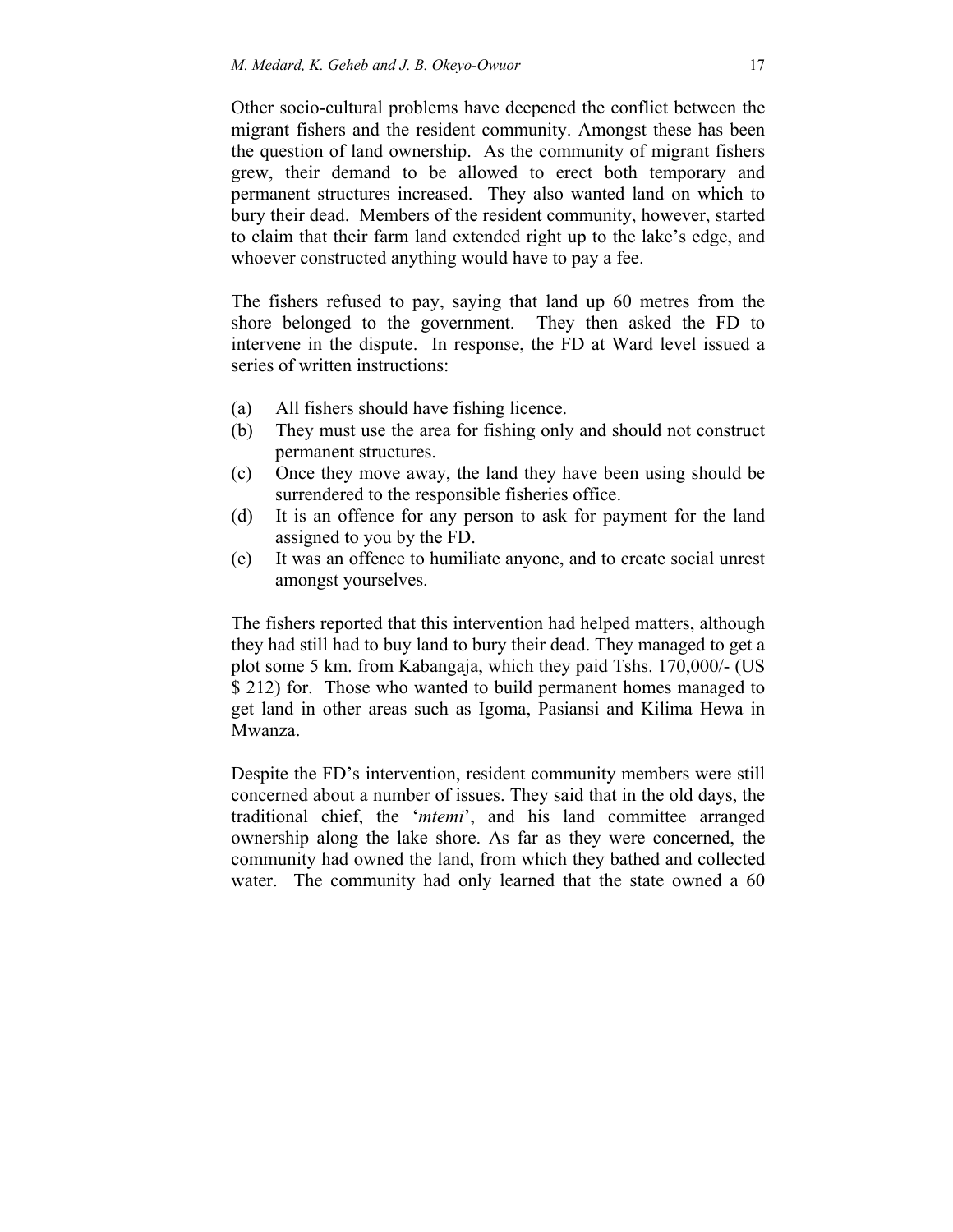metre band of lakeshore land when Mwanza had become a municipality. They wondered why it was that wealthy folk were building businesses and homes within the band, and claimed that rich land owners had been selling their land right up to the water's edge. They felt that the whole matter was very contradictory, and, in any case, were concerned about the FD playing a land planning role.

As mentioned earlier, most of the *dagaa* fishers are Muslims. According to Muslim practice, when an adult dies, only men will attend the burial ceremony. Women will remain behind at the compound of the deceased, helping in the kitchen. Resident community members, however, took offence to this, and claimed that when the Sukuma bury their dead, then the whole community is supposed to turn out, and women are not supposed to be excluded.

The village residents explained that at one time a two day old baby from the fishing community died. Like many other African ethnic groups, the Sukuma do not believe that the burial of one so small needs to be attended by the whole community. Instead, only a few elderly women performed the burial without mourning. This meant that the usual financial contribution to the home of the deceased was not made, and the fishing community was gravely offended by this, and decided that they would not, in consequence, attend the funerals of resident community members. The resident community then took the decision that no land would be offered for Muslim burial, and threatened any one of their members with fines should they attend a fishers' burial.

The deep mistrust that this conflict generated permeated all aspects of the relationship between the resident community and the immigrant fishers. For example, when an international NGO offered to sink wells for the whole of Kabangaja, they proposed that each members of the community contributed Tshs. 200/- (US\$ 0.25) towards a maintenance fund. The fishers did not believe that all members of the resident community had made their contributions, while the resident community carried out thorough follow ups on all fishers to make sure that all had paid. The fishers interpreted the latter action as unfair.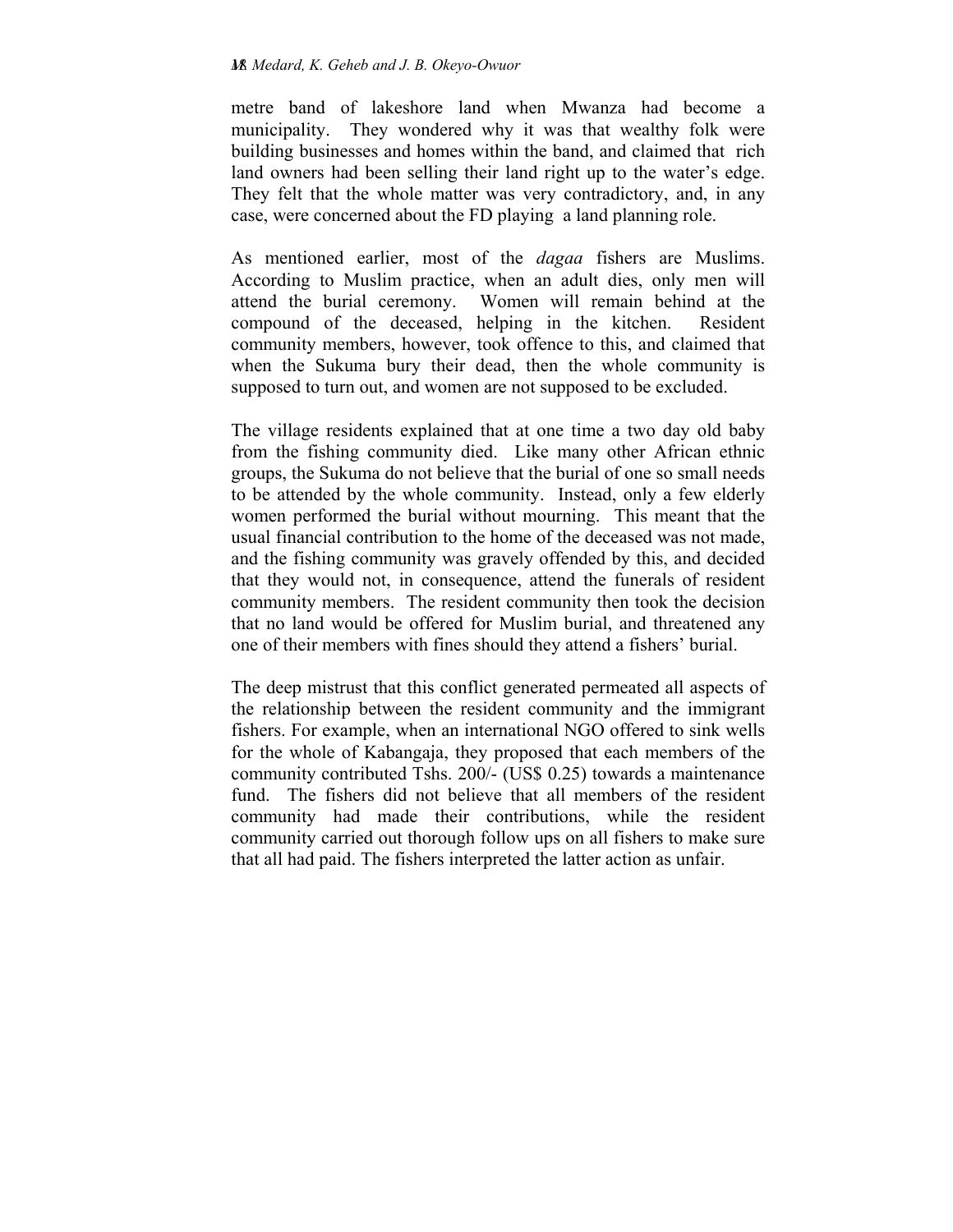## **The implications of conflict for the management of the lake's fisheries**

Respondents at Kabangaja claimed that their new Beach Management Unit (BMU) was ineffective because of the conflict between the fishers and the resident community. The new BMU confirmed that besides achievements in beach sanitation, it has been ineffective insofar as fisheries management is concerned. For example, whenever the BMU sought to make licensing follow ups, the fishers claimed not to recognise it, and told its officers that they would only accept orders from the Fisheries Division (FD). Herein lies the question of representation on how the *dagaa* fishers were not fully involved in the new BMU.

It is clear that the perspectives of the two communities involved in this study are related to their preferences. The differences in their knowledge about the management options available to them, their perceptions of likelihood of success, and their relationship as opponents is forcing a wedge between them. In addition, the groups are unequal, and have varying degrees of access to political power, ethnicity, social power, class, influence and other factors, all of which define and affect the avenues open to the groups. Income vulnerability, levels of education, poverty, and labour patterns may also affect the ability of people to act on disputes. The absence of clearly defined legal procedures are an additional difficulty.

The fishers complained that the FD has recognised the new BMU and even provided them with equipment, without ever having satisfactorily explained why the original BMU was disbanded. There is a need for a common understanding of what had happened after the formation of first BMU and what caused the changes and who initiated them.

Barrow and Murphree (1996: 4) suggest that cohesion is a necessary facet in the development of a common identity and interest which serves to bring people together for collaborative action. Its source commonly arises from a shared history and culture, although it my be a product of political and economic factors which could force people to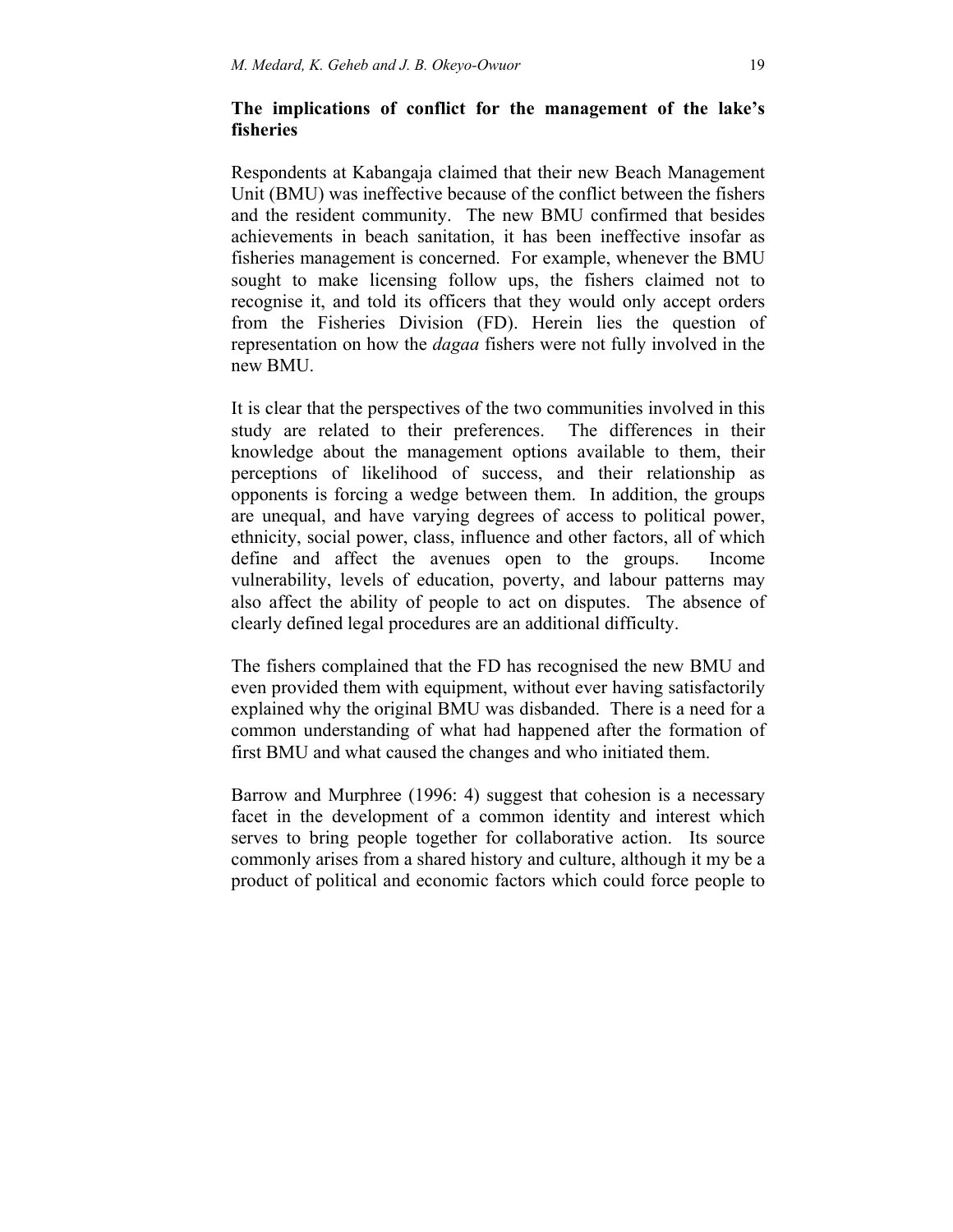share a finite resource base (Barrow and Murphree, 1996: 4). If fisheries management is to succeed, it is necessary that an interactive process is developed, organised in such a way that communities can easily adapt to its demands over time.

The disputes at Kabangaja that concern the management of the fisheries resources base are often tangled, complicated and derived from long standing conflicts between individual community members, families, institutions and other social groups. It is important to note that a seemingly minor dispute may have major implications due to the socio-economic, political or cultural conflicts in which it is embedded. The task of resolving such conflicts can be time consuming, costly, difficult and even impossible. A key starting point would be to recognise conflicts and integrating them into national Tanzanian fisheries policy to assist decision makers, administrators and planners to understand the conflicts that exist in different fishing communities and that these ought to be addressed in a participatory manner.

The lack of official awareness regarding conflicts is often the result of the centralised fisheries management system established during the colonial period, in which there is only minimal public involvement. As a result, conflicts are only dealt with superficially. When they arise, they are commonly viewed by officials as errors to be ignored or hidden, rather than as pressing problem to be addressed and learned from. Increased community participation opens doors for democracy and equity. Marks (1991: 353) suggests that in order for this to occur, local participation should be analysed in terms of who participates, what institutions are involved and what functions and objectives they have. Such an investigation is necessary at Kabangaja so that a compromise solution may be reached in the conflict that afflicts the two communities there. It is important to start with appropriate training and laying down permanent participatory structures for decision-making. All people should be involved, so as to become more responsible.

The mistrust and tension between communities in the fisheries sector are becoming apparent at various landing sites. Fortunately, the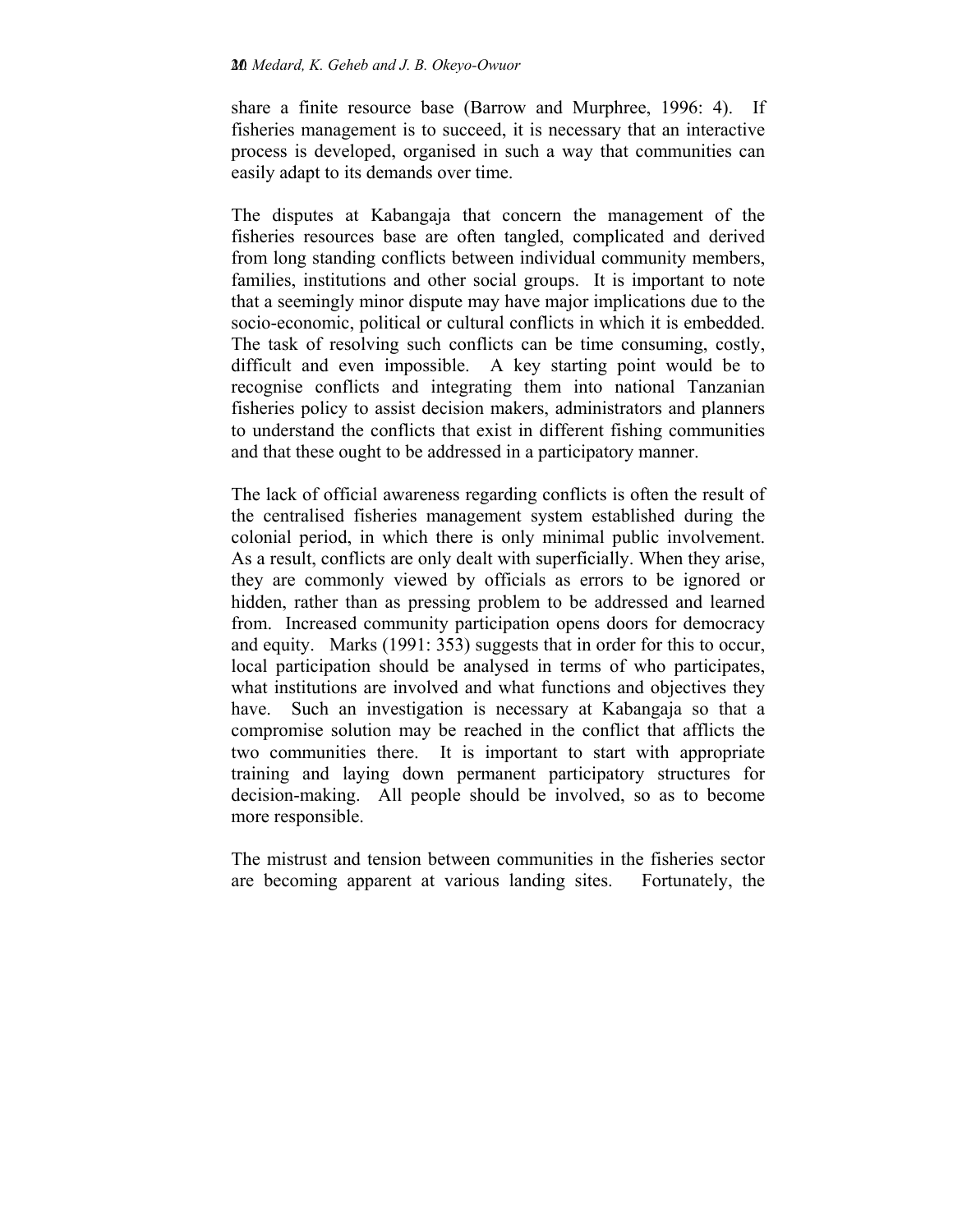Tanzanian fisheries sector increasingly perceives the need to seek local participation in the management of the fishery. This process should go hand in hand with community participation in the policy formulation process. Such a process can best be conceived as an ongoing negotiation amongst all members of society, seeking to reconcile their different interests according to the prevailing situation. As pointed out by Sarin (1996 in Castro 1997: 200), "...any community forestry intervention changing the existing resource use pattern impact on its different constituent groups". Again, a key challenge is getting broadly based participation in policy formulation so that people's interests can be covered.

### **Concluding thoughts**

The conflicts between the resident village population at Kabangaja and migrant *dagaa* fishers is multi-layered and complex. It initially drew its impetus from ethnic, cultural differences: the village community is mainly of Sukuma ethnicity and Christian, while the immigrants are from the Ha ethnic group and Muslim. These differences developed into complaints that the immigrants failed to respect and emulate local customs. In particular, these complaints have homed in on powerfully emotive subjects such as burial and grieving, and assistance with labour during peak farming times.

It is against this background that the Tanzania Fisheries Division arrived to thrust upon the community the whole idea of Beach Management Units (BMUs). These drew their membership from community members, and were supposed to hold sway over the implementation and enforcement of government regulations concerning the fishery. In this sense, the introduction of the BMUs represented a mechanism through which access to the fishery could be controlled. In view of the already existing divisions within the community, the controls that the BMUs represented were almost certainly going to augment and sharpen the nature of this conflict.

Indeed, the arrival of the BMU has created a forum through which the community's grievances have now become honed and even, to some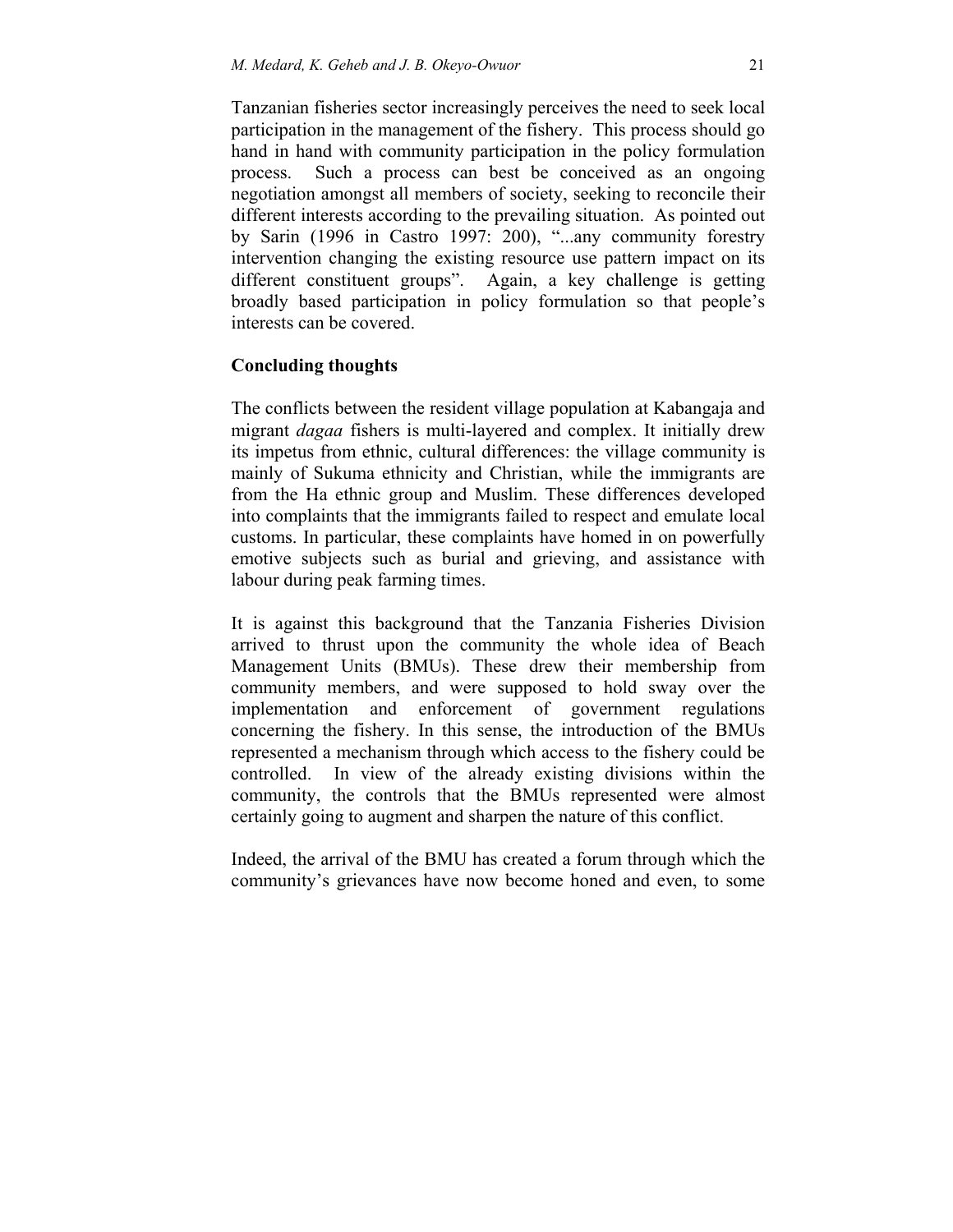extent, multiplied. The question of who owned the land upon which the immigrants have settled is now a source of considerable grievance to the villagers, while a large debate on who holds responsibility for the fishery has commenced.

Kabangaja community members need to develop their management experience with respect to the fishery, not only so that they may solve their dilemmas, but also so that they may develop the necessary knowledge base to manage the institutional, social and economic tasks that they face. In doing so, the managerial process could be adapted to better serve their livelihoods and the demands they became upon these. Clearly, some conduit for the relief of Kabangaja's conflict is needed, which will enable the communities involved to express and solve their grievances, and where they may develop the commonality of their collective experiences in a way that may contribute to the management of the fisheries resource base.

The Kabangaja community is afflicted with poor lines of communication between the fishing and resident communities, and a lack of trust between the two of them. These problems can only be remedied if all agree to accept the different cultural backgrounds that they share, breaking down stereotypical perceptions of one another, and pave the way to constructive communication.

Solutions to these differences cannot be imposed from outside through, for example, the imposition of BMUs. The characteristics of Kabangaja's conflict are internal to their community. Outside solutions to conflicts so contingent on fluctuating internal socio-political dynamics are unlikley to work.

There is an urgent need to address issues of conflict in national fisheries policy so as to integrate conflict management into fisheries and other resource based sectors. BMUs were introduced for the purpose of better management, but many did not perceive them in this way. The only way to ensure that such differing perceptions are ameliorated is by raising the level of effective interaction between all interest groups and user groups. This is possible if conflict is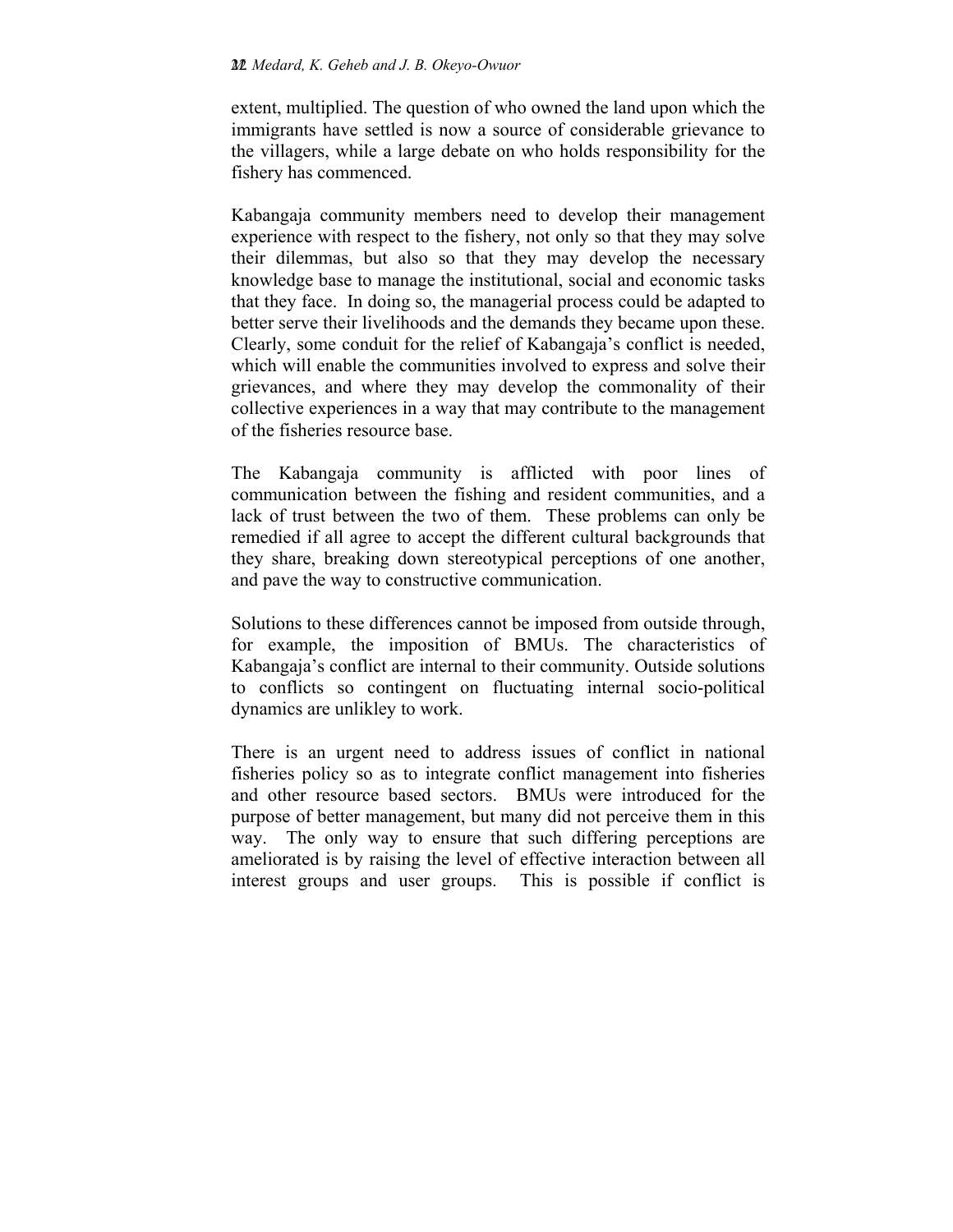transformed into opportunities for change by both immigrant fishers and the native community to finally enable policy makers and communities to formulate applicable laws and regulations for sustainable fisheries management. It is therefore important that comanagerial efforts are designed to encourage and accommodate various lessons. Opportunities must be created for reflection and a critical examination of the successes and weaknesses of various programs so that adaptations can be made to meet specific demands at specific locations.

### **References**

- Alexander, P. 1977. Sea tenure in Southern Sri Lanka, *Ethnology* 16 (1977): 231-251.
- Barrow E. and Murphee, M. 1996 Community Conservation from Concept to Practice: A practical framework. In: Community Conservation in Africa: Principles and Comparative practices. *Institute for Development Policy and Management Working Paper* No. 8. Manchester, IDPM, University of Manchester.
- Birley, M. H. 1982. Resource management in Sukumaland, Tanzania. *Africa* 52 (2): 1 – 29.
- Castro, A. P. 1997 Integrating Conflict Management into Forestry Policy: An applied Anthropologist's Perspectives. *Proceedings of a Satellite Meeting to the XI World Forestry Congress* 10-13 October, Antalya, Turkey: Forest, Tree and People: Conflict Management Series:195-208.
- Charnley, S. 1997. Environmentally-displaced peoples and the cascade effect: lessons from Tanzania. *Human Ecology* 25 (4): 593 – 618.
- Desloges, C. 1997 Community Forestry and Forest Resource Conflicts: An Overview. *Proceedings of a Satellite Meeting to the XI World Forestry Congress* 10-13 October, Antalya, Turkey: Forest, Tree and People: Conflict Management Series:31-51.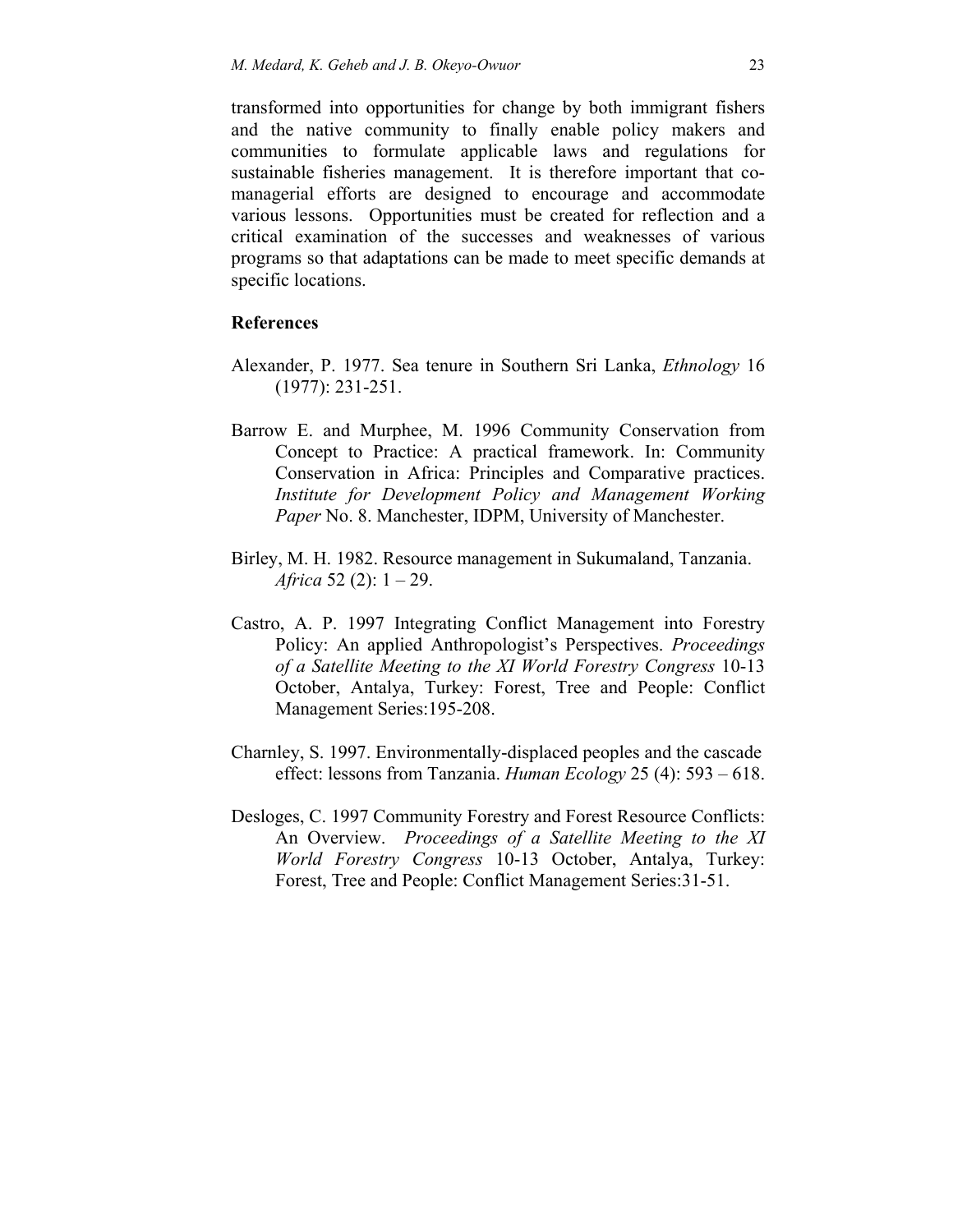- Forman, S. 1967. Cognition and the catch: the location of fishing spots in a Brazilian coastal village. *Ethnology* 6 (1967): 417-426.
- Gibbon, P. 1997. The poor relation: the political economy of the marketing chain for dagaa in Tanzania. *CDR Working Paper*  97.2. Copenhagen, Center for Development Research.
- Hamid-Abdul, Y. 1997 The Role of Positive Conflict Management in Fostering Social and Political Changes: The Case of Enda Graf Forum and Renapop, Senegal. *Proceedings of a Satellite Meeting to the XI World Forestry Congress* 10-13 October, Antalya, Turkey: Forest, Tree and People: Conflict Management Series:149-165.
- Levieil, D. P. and Orlove, B. 1990. Local control of aquatic resources: community and ecology in Lake Titicaca, Peru. *American Anthropologist* 92 (2): 362-382.
- Marks, S. A. 1991 Some Reflections on Participation and Comanagement from Zambia's Central Luangwa Valley. In: West, P. and Brechin, S. (Eds). *Resident People and National Parks: Social Dilemmas and Strategies in International Conservation*. Tuscon, The University of Arizona Press: 347-358.
- Medard, M. 2000. Community Based Organisation: Lessons from Tweyambe Fishing Enterprise in Lake Victoria, Tanzania. Paper presented at the Workshop on Gender, Globalization and Fisheries held at the Memorial University of Newfoundland, Canada, May 6 - 13, 2000.
- Medard, M., Mlahagwa, E., Kabati, M., Komba, D., Msunga, D. and Ngusa, D. 2000. Report of the PRA carried out at Mwasonge Beach, Tanzania, September 2-10, 2000. In Geheb, K. (Ed.) The Co-management Survey: PRA reports from five beaches on Lake Victoria. *LVFRP Technical Document* No. 9. LVFRP/TECH/00/9.